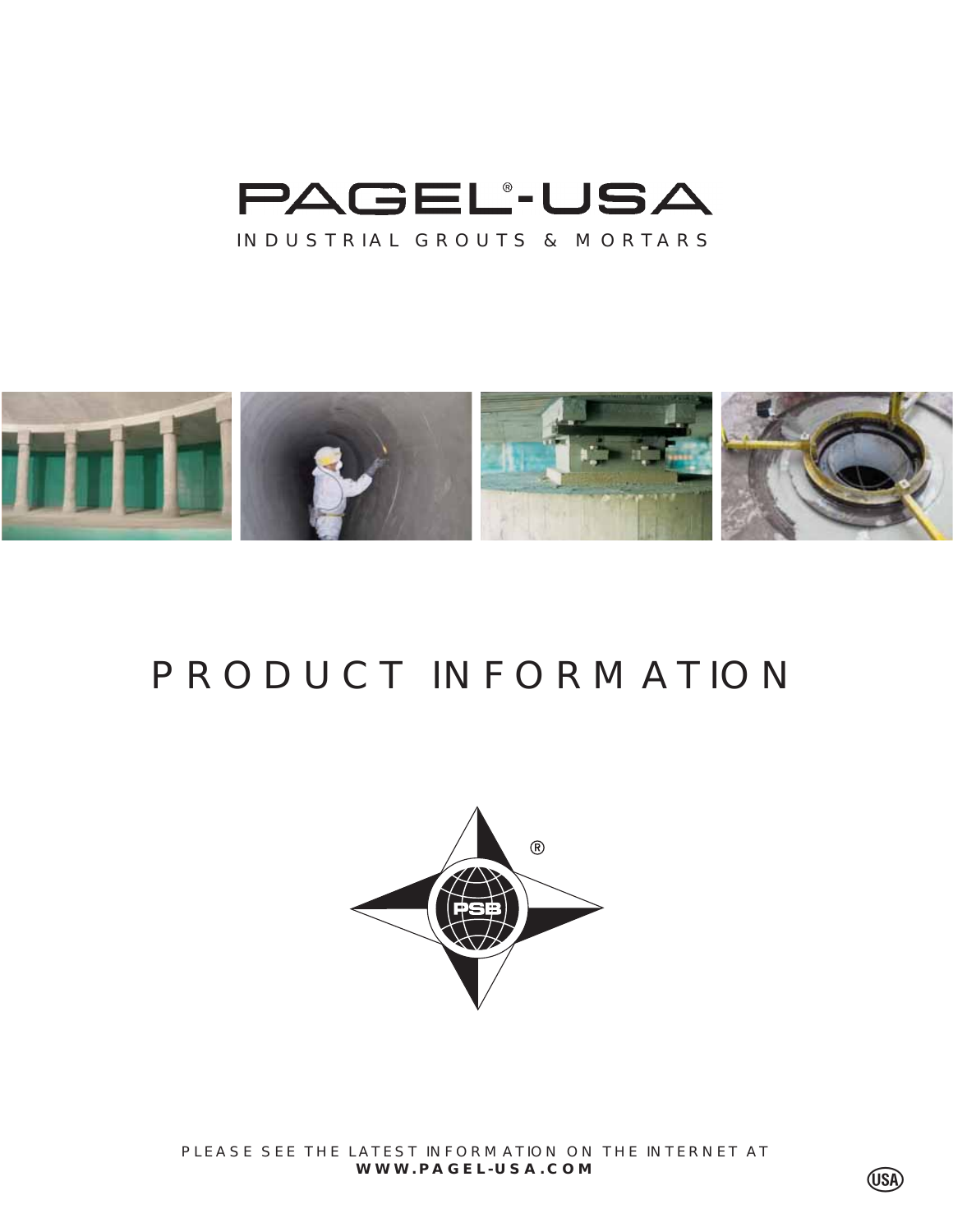# Modern production guarantees high quality



| CERTIFICATE<br>Maximization of Autobase are pare-<br>EVR EN IND SOUT : 2008                                                                                                                                                                                                                                                                                                                                                                                                                                                                                                                                                   |                                                                                                                                                                                                                                                                |                                                                                                                                                                                                                                                                                                                                                                                                                                                                                                                                                                                                                                                                                        | <b>Polymer Institut</b><br>Forehausmade following Boards<br>Lo A dancer broad<br>Goldwards 2 And Green Moor - Television Little - Service and Art &<br><b>Normal Editors Burning and States Box</b>                                                                                                                                                                                                                                            | <b>COST</b>                                                                                                                                                                                                                                                                                                                                                                                                                                                                                  |
|-------------------------------------------------------------------------------------------------------------------------------------------------------------------------------------------------------------------------------------------------------------------------------------------------------------------------------------------------------------------------------------------------------------------------------------------------------------------------------------------------------------------------------------------------------------------------------------------------------------------------------|----------------------------------------------------------------------------------------------------------------------------------------------------------------------------------------------------------------------------------------------------------------|----------------------------------------------------------------------------------------------------------------------------------------------------------------------------------------------------------------------------------------------------------------------------------------------------------------------------------------------------------------------------------------------------------------------------------------------------------------------------------------------------------------------------------------------------------------------------------------------------------------------------------------------------------------------------------------|------------------------------------------------------------------------------------------------------------------------------------------------------------------------------------------------------------------------------------------------------------------------------------------------------------------------------------------------------------------------------------------------------------------------------------------------|----------------------------------------------------------------------------------------------------------------------------------------------------------------------------------------------------------------------------------------------------------------------------------------------------------------------------------------------------------------------------------------------------------------------------------------------------------------------------------------------|
| Luxurence are himself resource in a control entities of<br>中共信置し<br>Special-Below Goldsk & Co. RO<br>Michelseinhorn K.<br>43100 Eason<br><b>Seemany</b>                                                                                                                                                                                                                                                                                                                                                                                                                                                                       |                                                                                                                                                                                                                                                                |                                                                                                                                                                                                                                                                                                                                                                                                                                                                                                                                                                                                                                                                                        | Prüfbericht<br>P 3090-1                                                                                                                                                                                                                                                                                                                                                                                                                        |                                                                                                                                                                                                                                                                                                                                                                                                                                                                                              |
| printer reference in the artists with product in the month plan.<br>Revisered, includes and distinctive of his string goods, real and<br>kering startlank. Insturation Boorn and alterntical products for building materials.<br>perhapsional to strategic<br><b><i><u>Including</u></i></b><br>Leraped detail 1<br><b>TRESTAGE ART</b><br>Trades Fifthem<br><b>ALCOHOL: NEW</b><br>at the age of the company<br>lases at he fix 197 is described an access a six cases.<br>Six advertising stress<br>specific providence and<br>10 050 070 000<br>concern and<br><b>STATISTICS</b><br>and the property of the control of the | is Felt<br>m                                                                                                                                                                                                                                                   | <b><i><u>Relatations</u></i></b><br>sent de stritte à pouver et rent de l'operation<br>21000262-02-02<br>Chemistrichungspielmag Nr. 21, 7098<br>23,73,256.0<br><b>Auto agentinum</b><br>Disemportungscorting 17212 1910<br>Singers In Follet 21.11.220                                                                                                                                                                                                                                                                                                                                                                                                                                 | 1. Formitting warking 2002 rose<br><b>MM RE Fagel Karroskanschein and Hall</b><br>MH 28 Pagel PCC-1 Miletet<br><b>MM W Fogel PCC &amp; Milesui</b><br>possibl day 15, 845-24'E day 27'V-MSR 96<br>- Mellers Steeland -<br>Page<br><b>Spotted Notes Cashell &amp; Co. A.U.</b><br><b>Walldookring ?</b><br>attor fisse<br>A Magner<br>High Sag 14, Feller<br><b>MA #1 2462</b><br>28 Notes, classification 1 Ashang<br>1. Author will 3 feeting | PAGEL<br>EG-KONFORMITÄTSERKLÄRUNG<br>Herni ekipi de<br>PAGEL Special decise denied & Co. 810<br><b>Telephone</b><br><b><i><u>Wellsteinling #</u></i></b><br><b><i>ILAKSEE FAAAH</i></b><br>tack 11 Besprekalergeads (Unwestung der EG Keisenstaltensisting MITOSESH)).<br><b>SHAKE BAKE</b><br>Zusemmittel für Batern PW2EL <sup>*</sup> NV Autoestetel (SVI)<br><b><i><u>Records</u></i></b>                                                                                                |
| <b>TIN NORD</b><br><b><i><u>Productions</u></i></b>                                                                                                                                                                                                                                                                                                                                                                                                                                                                                                                                                                           | Hillying S. Hallbarin (2012)<br><b>MARKERULE</b>                                                                                                                                                                                                               | If fees you a 27. kg<br>Followaght                                                                                                                                                                                                                                                                                                                                                                                                                                                                                                                                                                                                                                                     |                                                                                                                                                                                                                                                                                                                                                                                                                                                | <b>FADEL Epanist Gates Donat &amp; Co. KG</b><br>the Handalbashas.<br><b>Michaeloving 2</b><br><b>D-AS3RG Excent</b><br>An Bestratunger de 85 \$54 \$1985 \$7 established and die Vincennitaryen for die CE-<br>Kennestermang gemelt, Antweg 23. der EN 804 31,000 füll erfüllt. Für die Bewenhang der<br>Karkenabe worker die in Taballa J.K.2 projektionen Verheimen Aurokgabind.                                                                                                          |
| <b>Sec.</b><br><b>Science Ave</b>                                                                                                                                                                                                                                                                                                                                                                                                                                                                                                                                                                                             | Shephanning styles: 8-5 met<br>Bostineliung der Pollungen kan Jegrande legende Yerechtflast.<br>Egen und Feinritissmanlung nach<br><b>TRAFFIC VALUABRANC</b><br>is/look, Belockschromple are Disclantes Belocatoline a X. Bone.<br>State Change & come if from | Markstaft für die Aswenishung von werkgemischten Vergusschichte (Füssung September<br>1965, resultminall absorptioned 1956), Herschapppelan non Arbeitskiels - Hauptous-<br>Dutcher as you Pulling set Fried Tacada (Nilsenian billingkall nooil dark profatiliger Bork.)<br>Tech das Buristes erhandes der Deutschen delson und Partizionisches is if. Barn, surchaufüh-<br>the Procedures are Programs announced and counterparts of Art and Alack cases to a structure Process of Art and<br>alone data live a la programa de tiña del un visió una construcción del un electrónico<br>security forms are present Well-Care that Mark China's and said arms of an interdebt china's |                                                                                                                                                                                                                                                                                                                                                                                                                                                | Er Deröftung der weiterigenes Profationstratiolle worde die eraftatete Dade<br><b>BORG NEW JP</b><br><b>Pilangsons BurdiAsic Blocksies</b><br>Marconschematic 198<br><b>Jo ARZEY Dismission</b><br>(Ranke AV, DATE)<br>singreshated. Die Bereitfgung über die werkerigere Produktionstationis mit der<br><b>Pageston Rd</b><br><b>BALLARYA JUNIORISM</b><br>at an SUIT SIGN rol aims Guitapletturium with Jaimen augustell worker<br>OK, Sakers Steen, 30:37,0003<br>ra il anchiario il tutt |

**PAGEL® SPEZIAL-BETON GmbH & Co. KG**, from Essen in Germany, has been definitive to the development of grout and other specialist mortars for over four decades now. **PAGEL® GROUT SYSTEMS**, which include the well-known **V1®** series of grouts, and **PAGEL® CONCRETE REPAIR SYSTEMS** have long since established themselves as quality benchmarks across the world.

Pagel develops, produces and sells **special mortars and grout systems** for precision machines, wind turbines, anchor and injection work, **repair systems** for *concrete, drinking water reservoirs, sewer and waste water systems, and industrial floors.*

Our extensive product range, our products' consistent high quality and high level of reliability, coupled with our hands-on consulting services, are the foundation of the excellent international reputation we enjoy today. Our main concern always has and will be our customers' satisfaction.

As a result, **PAGEL® SPEZIAL-BETON GmbH & Co. KG** has been **EN ISO 9001**-certified since 1995.

All of our products furthermore comply with the regulations and requirements for the CE mark and our internal production control is certified to **DIN EN 1504-3, DIN EN 1504-6** and **DIN EN 1504-7**.

**PAGEL®** products are produced in more than 10 different countries and sold in more than 50 countries globally through a number of Pagel subsidiaries and contractual partners.

*...we produce great grout – worldwide!*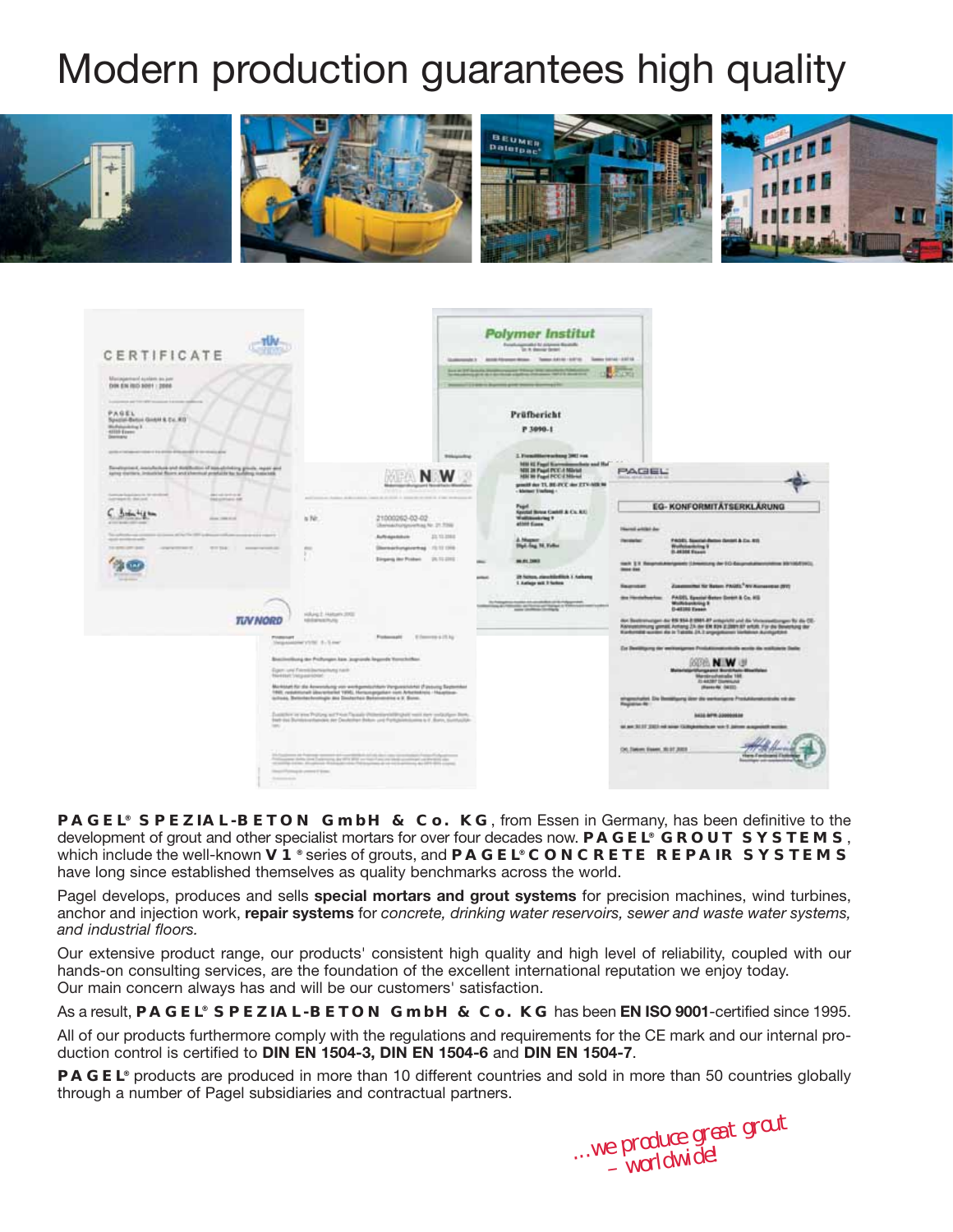### **TABLE OF CONTENTS**

#### **GROUTS** page

| <b>GROUT</b>                        |                                                           |                |
|-------------------------------------|-----------------------------------------------------------|----------------|
| V1°/10                              | grout                                                     | 4              |
| $V1^{\circ}/50$                     | grout                                                     | $\overline{4}$ |
| V1°/160                             | flowable concrete                                         | 4              |
| <b>CONCRETE GROUT</b>               |                                                           |                |
| <b>V80 C45</b>                      | concrete grout                                            | 4<br>4         |
| V160 C45                            | concrete grout<br><b>PRE-MIXED GROUT</b>                  |                |
| V <sub>14</sub>                     | pre-mixed grout                                           | 5              |
| <b>BASALT GROUT</b>                 |                                                           |                |
| V <sub>15</sub>                     | basalt grout                                              | 5              |
|                                     | <b>STEEL FIBRE REINFORCED GROUT</b>                       |                |
| V <sub>1</sub> A                    | steel fibre reinforced grout                              | 6              |
|                                     |                                                           |                |
|                                     | STEEL FIBRE REINFORCED BASALT GROUT                       |                |
| <b>V1A15</b>                        | steel fibre reinforced basalt grout                       | 6              |
|                                     | <b>SUPER HIGH STRENGTH GROUT</b>                          |                |
| $V1/3$ OHF<br><b>V1/60HF</b>        | super high strength grout                                 | 7<br>7         |
|                                     | super high strength grout<br>QUICK-SETTING GROUT          |                |
| V <sub>2</sub>                      |                                                           | 7              |
|                                     | quick-setting grout                                       |                |
|                                     | <b>PRAPID SET GROUT</b>                                   |                |
| <b>VB</b>                           | rapid set grout                                           | 8              |
|                                     | <b>PRAPID SET GROUT - PLASTISIZE MOTAR</b>                |                |
| $VB-P$                              | rapid set grout – plastic consistency                     | 8              |
| <b>TURBO GROUT</b>                  |                                                           |                |
| <b>VT</b>                           | turbo grout                                               | 8              |
|                                     | <b>TURBO GROUT - PLASTISIZE MOTAR</b>                     |                |
| VT-P                                | turbo grout – plastic consistency                         | 8              |
| <b>ANCHOR GROUT</b>                 |                                                           |                |
| E <sub>1</sub><br>E <sub>1</sub> SF | anchor grout, flowable<br>anchor grout, thixo consistency | 9<br>9         |
| E <sub>1</sub> F                    | injection grout, high flowable                            | 9              |
|                                     | <b>JOINT FILLER GROUT</b>                                 |                |
| <b>FM10</b>                         | joint filler grout, 0-1 mm                                | 9              |
| GROUT                               |                                                           |                |
| <b>VS</b> <sup>®</sup>              | grout                                                     | 10             |
|                                     | <b>JOINT FILLER GROUT</b>                                 |                |
| $VS*-P$                             | joint filler grout                                        | 10             |
|                                     |                                                           |                |

### **CONCRETE REPAIRING**

| <b>PCC-MORTAR</b>                        |                                                 |    |  |  |  |
|------------------------------------------|-------------------------------------------------|----|--|--|--|
| MS <sub>20</sub> <sup>e</sup> PCC-mortar | MSO2 corrosion protection/adhesion layer        |    |  |  |  |
| <b>PCC-I-MORTAR</b>                      |                                                 |    |  |  |  |
|                                          | MHO2 corrosion protection/adhesion layer        | 11 |  |  |  |
|                                          | MH <sub>20</sub> PCC-I-mortar                   | 11 |  |  |  |
|                                          | MH8O PCC-I-mortar                               | 11 |  |  |  |
|                                          | <b>PCC-SCREEDING COMPOUND</b>                   |    |  |  |  |
| MSO5                                     | PCC-screeding compound                          | 12 |  |  |  |
|                                          | <b>CONSTRUKTION-MORTAR</b>                      |    |  |  |  |
| $M3^{\circ}$ and $M3^{\circ}$            | construction-mortar                             | 12 |  |  |  |
|                                          | <b>SPCC-SPRAY-MORTAR</b>                        |    |  |  |  |
|                                          | SP20 SPCC-spray-mortar                          | 12 |  |  |  |
| SP40 <b>SP</b>                           | SPCC-spray-mortar                               | 12 |  |  |  |
|                                          | <b>SPCC-SPRAY-MORTAR</b>                        |    |  |  |  |
|                                          | SP45 SPCC-spray-mortar                          | 13 |  |  |  |
|                                          | UNIVERSAL-MORTAR                                |    |  |  |  |
| Ü                                        | universal-mortar                                | 13 |  |  |  |
|                                          | <b>QUICK-REPAIR-MORTAR</b>                      |    |  |  |  |
|                                          | R20 quick-repair-mortar                         | 13 |  |  |  |
|                                          | <b>READY-FOR-USE-MORTAR DRINKING WATER AREA</b> |    |  |  |  |
|                                          | TW ready-for-use-mortar                         | 14 |  |  |  |
| <b>CHANNEL-MORTAR</b>                    |                                                 |    |  |  |  |
| KA <b>Kanadia</b>                        | channel-mortar                                  | 15 |  |  |  |
| <b>REPAIR GROUT</b>                      |                                                 |    |  |  |  |
| KA-S repair grout                        |                                                 | 15 |  |  |  |
| <b>CHANNEL SLURRY</b>                    |                                                 |    |  |  |  |
|                                          | <b>KA</b> sLURRY Channel Slurry                 | 15 |  |  |  |

#### **CONCRETE PROTECTION** page

|                                 | <b>CONCRETE PROTECTION SYSTEM</b>                                                              |    |  |  |  |
|---------------------------------|------------------------------------------------------------------------------------------------|----|--|--|--|
| O2C<br>O <sub>2</sub> DE<br>O2A | protection paint, (OS-C/OS-B)<br>protection coating, (OS-DII)<br>moisture barrier, (OS-A/OS-B) |    |  |  |  |
| <b>CEMENT SLURRY</b>            |                                                                                                |    |  |  |  |
| D1                              | pagelastic, (OS-DI)                                                                            | 17 |  |  |  |
|                                 | <b>SILICEOUS IMPREGNATION</b>                                                                  |    |  |  |  |
| <b>SEAL SI</b><br>SI 100        | siliceous impregnation                                                                         |    |  |  |  |
| <b>SILICEOUS SEALANT</b>        |                                                                                                |    |  |  |  |
| <b>TOP SEAL</b>                 | <b>SV 100</b> siliceous sealant                                                                |    |  |  |  |

#### **INDUSTRIAL FLOOR**

|                  | <b>STEEL-FIBRE SCREED</b>                 |    |  |
|------------------|-------------------------------------------|----|--|
| P3A              | steel-fibre flooring<br>18                |    |  |
|                  | <b>INDUSTRIAL FLOOR</b>                   |    |  |
| <b>P40</b>       | industrial floor                          | 18 |  |
|                  | <b>SELF LEVELING FLOOR</b>                |    |  |
| FE20             | self leveling floor                       | 19 |  |
|                  | <b>INDUSTRIAL FLOORS - ADHESION LAYER</b> |    |  |
| PH <sub>10</sub> | industrial floors - adhesion layer        | 19 |  |
|                  |                                           |    |  |

### **RESINS**

| <b>PRIMER</b>                                   |                                                                                                  |                |
|-------------------------------------------------|--------------------------------------------------------------------------------------------------|----------------|
| EH <sub>1</sub><br><b>EH114</b><br><b>EH115</b> | epoxy resin / dry floor<br>epoxy resin / low for temperatures<br>epoxy resin / moist for subsoil | 20<br>20<br>20 |
| <b>COATING</b>                                  |                                                                                                  |                |
| <b>EH120</b><br><b>EH130</b><br><b>EH136</b>    | thin coating<br>final coating<br>surface protection                                              | 20<br>20<br>20 |
| <b>MORTAR</b>                                   |                                                                                                  |                |
| <b>EH192</b><br>EH <sub>2</sub>                 | epoxy-resin mortar<br>epoxy-resin boxing up mortar                                               | 21<br>21       |
| <b>EPOXY-GROUT</b>                              |                                                                                                  |                |
| <b>EH196R</b>                                   | epoxy-grout                                                                                      | 21             |

#### **CONSTRUCTION PRODUCTS**

|                | <b>CURING MEMBRANE</b>                |    |
|----------------|---------------------------------------|----|
| O <sub>1</sub> | curing membrane                       | 22 |
|                | <b>QUICK-REPAIR MORTAR</b>            |    |
| <b>B1</b>      | quick-repair mortar                   | 22 |
|                | <b>CONSTRUCTION AND TILE ADHESIVE</b> |    |
| <b>R34</b>     | construction and tile adhesive        | つつ |
|                |                                       |    |

### **APPENDIX**

| <b>PAGEL<sup>®</sup>-products with CE-marking</b>          | 23 |
|------------------------------------------------------------|----|
| <b>PAGEL</b> <sup>®</sup> -concrete-repairing-system table | 24 |
| Your first step to PAGEL <sup>®</sup> – www.pagel.com      | 25 |
| International contacts                                     | 26 |

#### **CONVERSIONS**

|      | $1N/mm^2$ = 1 MPA = 145 PSI |  | $1mm = 0.04$ inch               |
|------|-----------------------------|--|---------------------------------|
| 1 ka | $= 2.2$ lbs                 |  | $1 m^3$ = 35.31 ft <sup>3</sup> |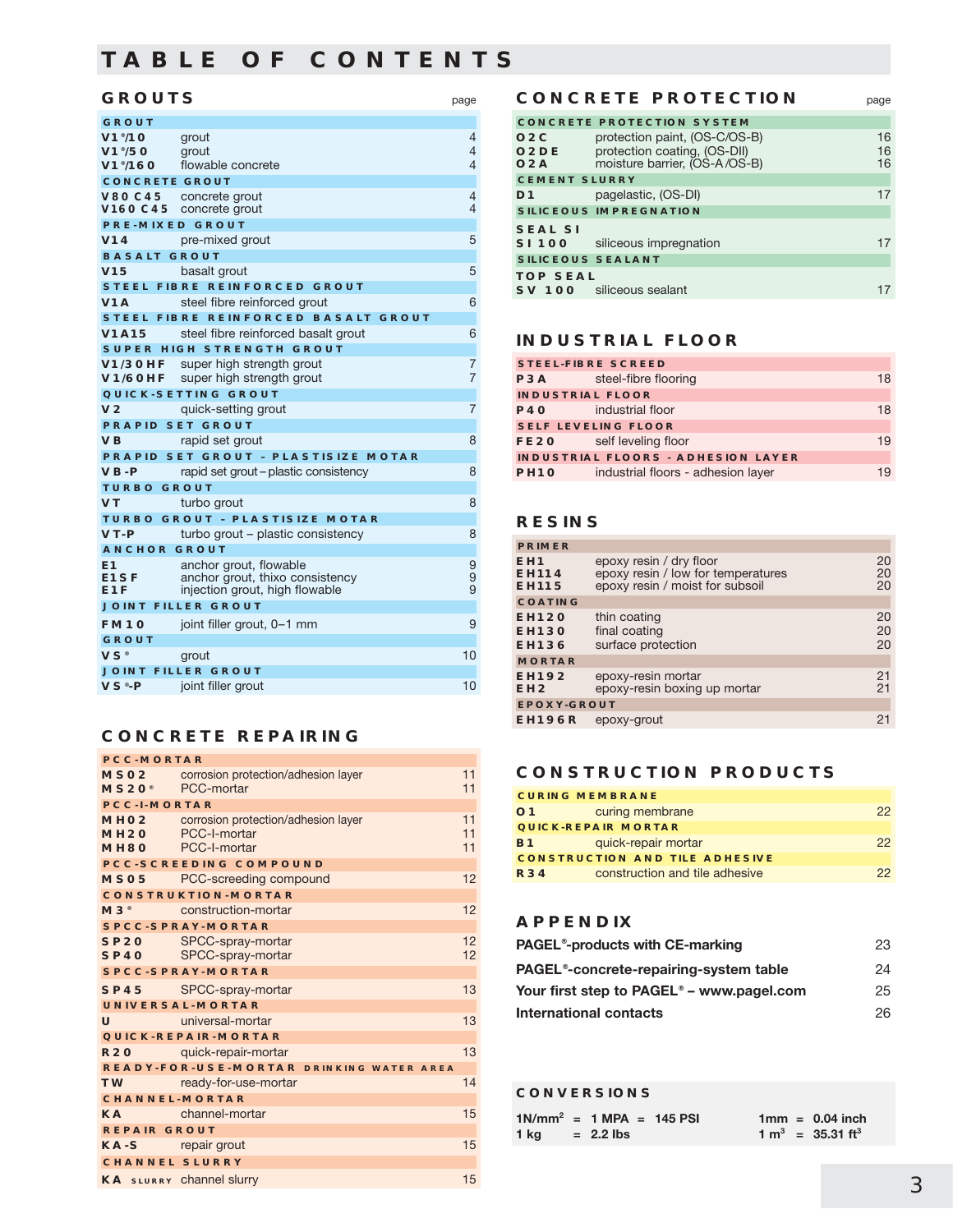#### **GROUTS**

### **GROUTS**

#### **V1®/10**

**V1/50®**

### **V1®/160**

| <b>EL OF EL</b>     | Grain<br>size<br>inch | Grouting<br>height<br>inch | Compressive<br>strenghth<br>psi | <b>Bending</b><br>strenghth<br>psi | Expan-<br>sion<br><b>Vol. %</b> | Yield<br>per bag<br>( <b>ft</b> <sup>3</sup> ) |
|---------------------|-----------------------|----------------------------|---------------------------------|------------------------------------|---------------------------------|------------------------------------------------|
|                     |                       |                            | 28d<br>1 d<br>7 d               | 28 d<br>7 d<br>1 d                 |                                 |                                                |
| V1 <sup>°</sup> /1O | $0 - \frac{1}{32}$    | < 11/4                     | 7,250 11,368 13,804             | 870<br>1.160<br>1.450              | $+0.5$                          | 0.44                                           |
| $V1*/50$            | $0 - \frac{3}{16}$    | $\frac{3}{4} - 5$          | 7,012 11,229 13,955             | 856<br>1.349 1.450                 | $+0.5$                          | 0.44                                           |
| $V1^{\circ}/160$    | $0 - \frac{3}{8}$     | $5 - 15\frac{3}{4}$        | 10208 13.116<br>5.360           | 1.015 1.160 1.450                  | $+0.5$                          | 0.42                                           |

#### **Classified in accordance with DafStb-Rili,**

PAGEL-GROUT\*

|                  |                | <b>Flowability class</b> | <b>Expansion class</b>   | <b>Shrinkage</b> | Early strength class | <b>Compressive strength class</b> |
|------------------|----------------|--------------------------|--------------------------|------------------|----------------------|-----------------------------------|
| $V1^{\circ}/10$  | Categorisation | T٥                       | $\overline{\phantom{0}}$ | <b>SKVM II</b>   |                      | C55/67                            |
| $V1^{\circ}/50$  | Categorisation |                          | $a_3$                    | SKVB I           |                      | C60/75                            |
| $V1^{\circ}/160$ | Categorisation |                          | a <sub>2</sub>           | SKVB I           |                      | C60/75                            |

#### **CONCRETE GROUT**

#### **V80 C45**

**V160 C45**

### PAGEL-CONCRETE GROUT\*

high flowability low development of warmth low elasticity module pumpable impervious to water and extensively resistant to oil ready for use controlled increase of volume

columns and machines repairing-grout for prefabricated steelconcrete units and steel-conrete tubes support of buildings grouting of pockets noise prevention walls grouting of large volumes with at the same time control of the hydration temperatures



| E              | Grain<br>size<br>inch | Grouting<br>height<br>inch                       | Compressive<br>strength<br>psi                                                         | <b>Bending</b><br>strength<br>psi | Expan-<br>sion<br><b>Vol. %</b> | Yield<br>per bag<br>(f t <sup>3</sup> ) |
|----------------|-----------------------|--------------------------------------------------|----------------------------------------------------------------------------------------|-----------------------------------|---------------------------------|-----------------------------------------|
|                |                       |                                                  | 7d 28d<br>1 d                                                                          | -28 d<br>1 d<br>7 d               |                                 |                                         |
| <b>V80 C45</b> |                       | $0 - \frac{5}{16}$ $2 \frac{1}{3} - \frac{7}{8}$ | 2,175 5,800 8,700                                                                      | 217.5 507.5 725                   | $+0.4$                          | 0.42                                    |
|                |                       |                                                  | <b>V16O C45</b> $0 - \frac{5}{8}$ 3 $\frac{1}{8}$ - 15 $\frac{3}{4}$ 2.175 5.800 8.700 | 217.5 507.5 725                   | $+0.4$                          | 0.44                                    |

|                         | <b>Classified in accordance with DafStb-Rili.</b> |                          |                        |                  |                             |                                   |  |  |  |  |  |  |  |  |  |
|-------------------------|---------------------------------------------------|--------------------------|------------------------|------------------|-----------------------------|-----------------------------------|--|--|--|--|--|--|--|--|--|
|                         |                                                   | <b>Flowability class</b> | <b>Expansion class</b> | <b>Shrinkage</b> | <b>Early strength class</b> | <b>Compressive strength class</b> |  |  |  |  |  |  |  |  |  |
| <b>V80 C45</b>          | Categorisation                                    | _                        | a <sub>2</sub>         | SKVB 0           |                             | C50/60                            |  |  |  |  |  |  |  |  |  |
| V16O C45 Categorisation |                                                   | $\qquad \qquad -$        | a <sub>1</sub>         | SKVB 0           |                             | C50/60                            |  |  |  |  |  |  |  |  |  |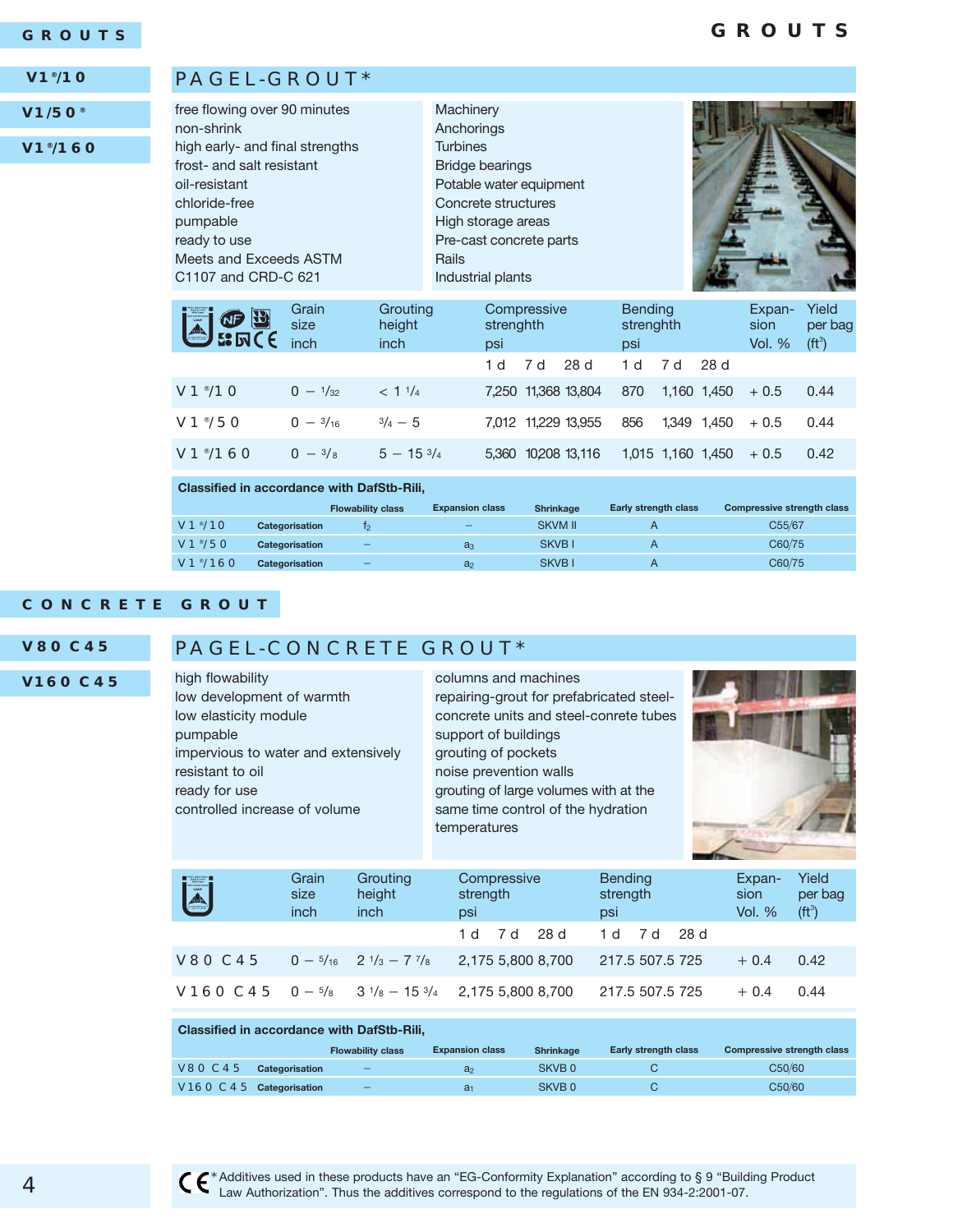$V14/80$ 

### **PRE-MIXED GROUT**

**V14/10**

### PAGEL-PRE-MIXED GROUT\*

 $0 - 0.31$  2 - 4

| plastic consistency<br>non-shrinking<br>high early- and final strengths | <b>Struts</b>                | Rail bearings<br>Concrete repairs        | Bearings/Bridge bearings        |        |        | V14/40<br>V14/80                   |     |             |                            |                              |  |
|-------------------------------------------------------------------------|------------------------------|------------------------------------------|---------------------------------|--------|--------|------------------------------------|-----|-------------|----------------------------|------------------------------|--|
| $C \in$                                                                 | Grain<br>size<br><i>inch</i> | Grouting<br>height<br>inch               | Compressive<br>strenghth<br>psi |        |        | <b>Bending</b><br>strenghth<br>psi |     |             | Expan-<br>sion<br>Vol. $%$ | Yield<br>per bag<br>$(ft^3)$ |  |
|                                                                         |                              |                                          | 1 <sub>d</sub>                  | 7 d    | 28 d   | 1 <sub>d</sub>                     | 7 d | 28 d        |                            |                              |  |
| V14/10                                                                  |                              | $0 - 0.04$ $\frac{3}{8} - 1\frac{3}{16}$ | 6,525                           | 10,150 | 10,875 | 725                                |     | 1,160 1,305 | $+0.5$                     | 0.44                         |  |
| V14/40                                                                  |                              | $0 - 0.16$ $\frac{3}{8} - 2\frac{3}{4}$  | 6,525<br>10,150<br>10,875       |        |        | 725                                |     | 1,160 1,305 | $+0.5$                     | 0.44                         |  |
|                                                                         |                              |                                          |                                 |        |        |                                    |     |             |                            |                              |  |

4 5,800 8,700 10,150 – – – + 0.5 0.42

### **BASALT-GROUTS**

|                                                                                                                                  | $\mathbf v$<br><b>PAGEL-BASALT-GROUTS*</b><br>heat resistant up to 752 °F (short duration)<br>High-temperature area |                                         |                |                          |                 |                                    |       |       |                            |                              |  |  |  |  |  |
|----------------------------------------------------------------------------------------------------------------------------------|---------------------------------------------------------------------------------------------------------------------|-----------------------------------------|----------------|--------------------------|-----------------|------------------------------------|-------|-------|----------------------------|------------------------------|--|--|--|--|--|
| non-shrinking<br>high early- and final strengths<br>high abrasion resistance<br>building material class A 1<br>(not inflammable) |                                                                                                                     | Machinery<br>Anchorings<br>Steel struts |                |                          |                 |                                    |       |       |                            | $\overline{\mathsf{v}}$      |  |  |  |  |  |
|                                                                                                                                  | Grain<br>size<br>inch                                                                                               | Grouting<br>height<br><i>inch</i>       | psi            | Compressive<br>strenghth |                 | <b>Bending</b><br>strenghth<br>psi |       |       | Expan-<br>sion<br>Vol. $%$ | Yield<br>per bag<br>$(ft^3)$ |  |  |  |  |  |
|                                                                                                                                  |                                                                                                                     |                                         | 1 <sub>d</sub> | 7 d                      | 28 <sub>d</sub> | 1 <sub>d</sub>                     | 7 d   | 28d   |                            |                              |  |  |  |  |  |
| V15/30                                                                                                                           |                                                                                                                     | $0 - 0.12 + 3/16 - 2$                   | 5,800          | 8,700                    | 10,875          | 725                                | 1,015 | 1.160 | $+0.1$                     | 0.44                         |  |  |  |  |  |
| V15/50                                                                                                                           | $0 - 0.2$                                                                                                           | $1\frac{5}{8} - 4$                      | 5,800          | 8.700                    | 10.875          | 725                                | 1.015 | 1.160 | $+0.1$                     | 0.40                         |  |  |  |  |  |

#### **V15/50**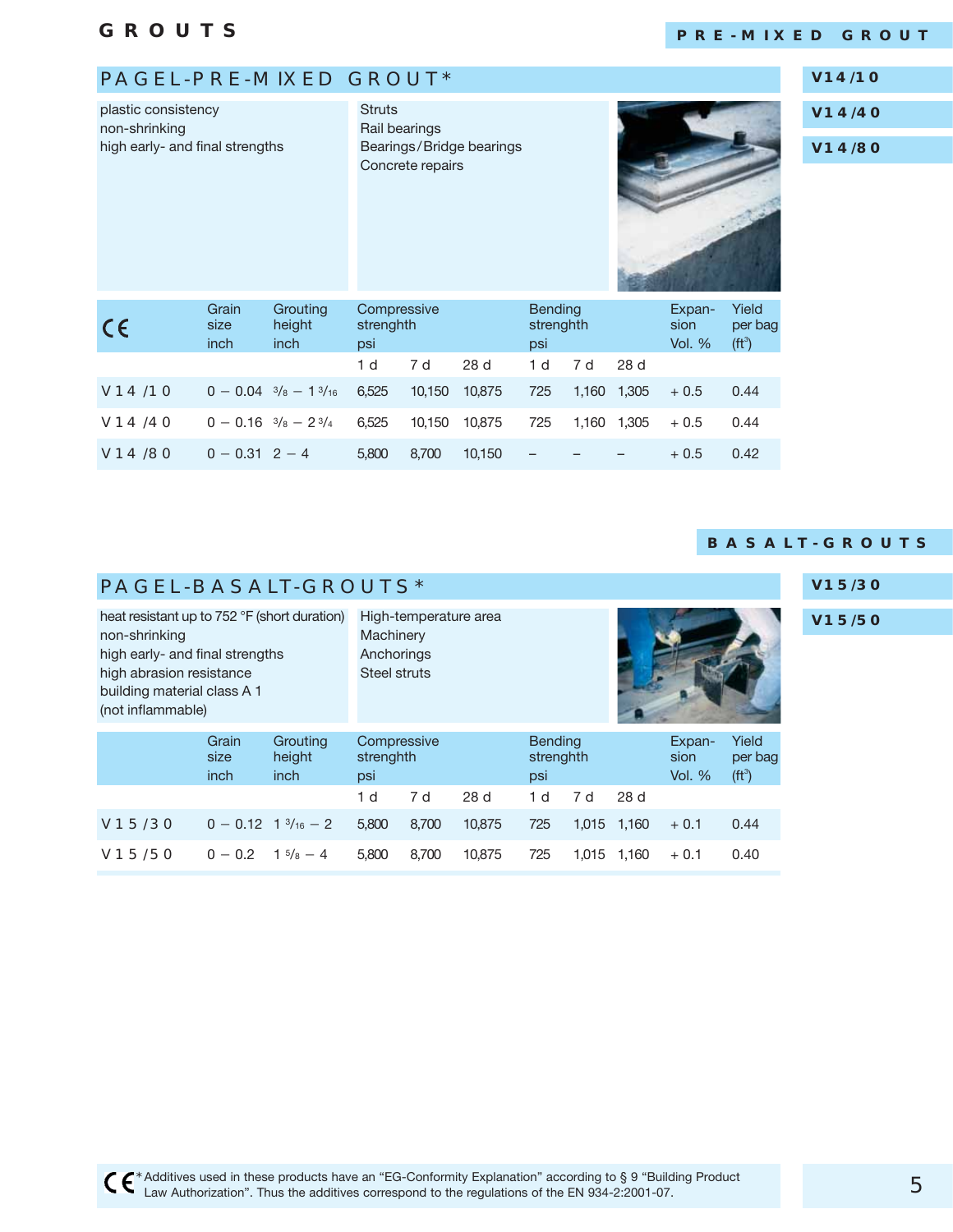#### **V1A/40**

**V1A/80**

### PAGEL-STEEL FIBRE REINFORCED GROUT\*

| for heavy traffic<br>steel fibre reinforced<br>non-shrinking<br>extremely high strengths<br>good elasticity |                                |                                                                            | Crane rails<br>Presses<br><b>Foundations</b> | <b>Heavy Duty Areas</b><br>Construction parts |        |                                    |     |             |                            |                                    |
|-------------------------------------------------------------------------------------------------------------|--------------------------------|----------------------------------------------------------------------------|----------------------------------------------|-----------------------------------------------|--------|------------------------------------|-----|-------------|----------------------------|------------------------------------|
|                                                                                                             | Grain<br>size<br>inch          | Grouting<br>height<br>inch                                                 | Compressive<br>strenghth<br>psi              |                                               |        | <b>Bending</b><br>strenghth<br>psi |     |             | Expan-<br>sion<br>Vol. $%$ | Yield<br>per bag<br>$({\rm ft}^3)$ |
|                                                                                                             |                                |                                                                            | 1 d                                          | 7 d                                           | 28 d   | 1 <sub>d</sub>                     | 7 d | 28 d        |                            |                                    |
| <b>V1A/40</b>                                                                                               |                                | $0 - 0.16$ 1 <sup>5</sup> / <sub>8</sub> $- 2$ <sup>7</sup> / <sub>8</sub> | 5,800                                        | 10.150                                        | 11,600 | 870                                |     | 1,015 1,450 | $+0.5$                     | 0.44                               |
| <b>V1A/80</b>                                                                                               | $0 - 0.32 + 2 \frac{3}{8} - 8$ |                                                                            | 5.800                                        | 10.150                                        | 11,600 |                                    |     |             | $+0.5$                     | 0.42                               |

#### **STEEL FIBRE REINFORCED BASALT GROUT**

### **V1A15/30 V1A15/50**

### PAGEL-STEEL FIBRE REINFORCED BASALT GROUT\*

| for heavy traffic<br>steel fibre reinforced<br>non-shrinking<br>extremely high strengths<br>good elasticity<br>heat resistant up to 932 °F (short duration) |                       | Crane rails<br><b>Presses</b><br>Foundations | High-temperature areas<br><b>Heavy Duty Areas</b><br>Construction parts |                          |        |                |                             |       |                                 |                              |
|-------------------------------------------------------------------------------------------------------------------------------------------------------------|-----------------------|----------------------------------------------|-------------------------------------------------------------------------|--------------------------|--------|----------------|-----------------------------|-------|---------------------------------|------------------------------|
|                                                                                                                                                             | Grain<br>size<br>inch | Grouting<br>height<br>inch                   | psi                                                                     | Compressive<br>strenghth |        |                | <b>Bending</b><br>strenghth |       | Expan-<br>sion<br><b>Vol. %</b> | Yield<br>per bag<br>$(ft^3)$ |
|                                                                                                                                                             |                       |                                              | 1 d                                                                     | 7 d                      | 28 d   | 1 <sub>d</sub> | 7 d                         | 28 d  |                                 |                              |
| <b>V1A15/3O</b> $0 - 0.12$ 1 <sup>5</sup> / <sub>8</sub> $- 3\frac{3}{16}$ 6,525                                                                            |                       |                                              |                                                                         | 10.150                   | 11,600 | 870            | 1.160                       | 1,450 | $+0.5$                          | 0.44                         |
| <b>V1A15/5O</b> $0 - 0.2$ $2\frac{3}{8} - 4\frac{7}{8}$ 6.525                                                                                               |                       |                                              |                                                                         | 10.150                   | 11,600 | 870            | 1.160                       | 1.450 | $+0.5$                          | 0.42                         |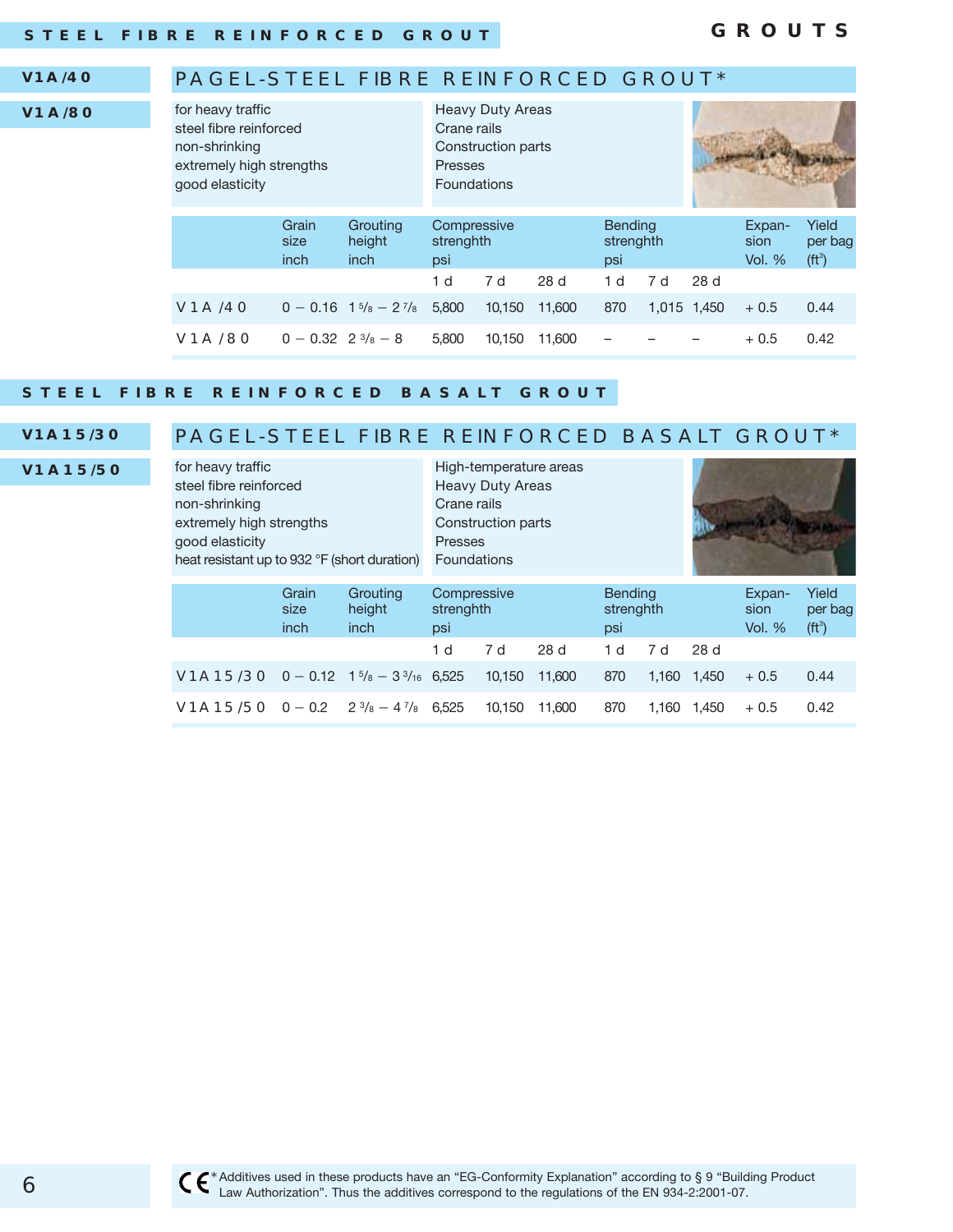**GROUTS**

### PAGEL-SUPER HIGH STRENGTH GROUT

high early and final strengths highly fatigue resistance controlled and even expansion pumpable and easy to pour resistant to cracks even when having a low w/c-value oscillation-stabilizing

turbines, generators, compressors wind-powered devices joints grouting of joints and bearings rail support systems, Ribbed slabs and automatic warehouse supports



**V1/30HF**

**V1/60HF**

| <b>圖</b> CE                                                                                              | Grain<br>size<br>inch | Grouting<br>height<br>inch | Compressive<br>strenghth<br>psi |     |        | <b>Bending</b><br>strenghth<br>psi |     | Expan-<br>sion<br><b>Vol. %</b> | Yield<br>per bag<br>$(ft^3)$ |      |
|----------------------------------------------------------------------------------------------------------|-----------------------|----------------------------|---------------------------------|-----|--------|------------------------------------|-----|---------------------------------|------------------------------|------|
|                                                                                                          |                       |                            | 1 d                             | 7 d | 28 d   | 1 d                                | 7 d | 28 d                            |                              |      |
| <b>V1/3OHF</b> $0 - 0.12 + 1\frac{3}{16} - 11\frac{3}{4} + 10.150 + 13.050 + 17.400$                     |                       |                            |                                 |     |        | $\overline{\phantom{m}}$           |     |                                 | $+0.1$                       | 0.38 |
| <b>V1/6OHF</b> $0 - 0.25$ 1 <sup>5</sup> / <sub>8</sub> $- 15$ <sup>3</sup> / <sub>4</sub> 10,150 13,050 |                       |                            |                                 |     | 16.675 | $\overline{\phantom{m}}$           |     |                                 | $+0.1$                       | 0.38 |

|                | <b>Classified in accordance with DafStb-Rili.</b> |                          |                          |                   |                             |                                   |  |  |  |  |  |  |  |  |  |
|----------------|---------------------------------------------------|--------------------------|--------------------------|-------------------|-----------------------------|-----------------------------------|--|--|--|--|--|--|--|--|--|
|                |                                                   | <b>Flowability class</b> | <b>Expansion class</b>   | <b>Shrinkage</b>  | <b>Early strength class</b> | <b>Compressive strength class</b> |  |  |  |  |  |  |  |  |  |
| V1/3OHF        | Categorisation                                    |                          | $\overline{\phantom{0}}$ | SKVM 0            |                             | C100/115                          |  |  |  |  |  |  |  |  |  |
| <b>V1/60HF</b> | Categorisation                                    | -                        | a <sub>2</sub>           | SKVB <sub>0</sub> |                             | C100/115                          |  |  |  |  |  |  |  |  |  |

### **QUICK-SETTING GROUT**

### PAGEL-QUICK-SETTING GROUT

load bearing after 2 hours (also at 41 °F) free flowing non-shrinking ready to use resistant to frost and dew salt pumpable **Turbines** Anchoring, Fixatores **Machinery** Steel constructions Bridge bearings Rails **Struts** 

| V <sub>2/10</sub> |
|-------------------|
| <b>V2/40</b>      |
| V2/80             |
| V2/160            |

| ECE               | Grain<br>size<br>inch        | Grouting<br>height<br>inch                    | Compressive<br>strenghth<br>psi |     |                | <b>Bending</b><br>psi | strenghth                |     |     | Expan-<br>sion<br>Vol. $%$ | Yield<br>per bag<br>( <b>ft</b> <sup>3</sup> ) |      |
|-------------------|------------------------------|-----------------------------------------------|---------------------------------|-----|----------------|-----------------------|--------------------------|-----|-----|----------------------------|------------------------------------------------|------|
|                   |                              |                                               | 2 <sub>h</sub>                  | 4 h | 1 <sub>d</sub> | 28d                   | 2 <sub>h</sub>           | 4 h | 1 d | 28 d                       |                                                |      |
| V <sub>2/10</sub> |                              | $0 - 0.04$ $\frac{3}{16} - 1\frac{3}{16}$ 725 |                                 |     |                | 1,450 4,350 10,150    | $\overline{\phantom{0}}$ |     |     |                            | $+0.4$                                         | 0.44 |
| V <sub>2/40</sub> | $0 - 0.16$ $\frac{7}{8} - 4$ |                                               | 725                             |     |                | 1,450 3,625 10,150    |                          |     |     |                            | $+0.4$                                         | 0.44 |
| V2/80             | $0 - 0.32$ 2 - 8             |                                               | 725                             |     |                | 1,450 3,625 10,150    |                          |     |     |                            | $+0.4$                                         | 0.42 |
| V2/160            |                              | $0 - 0.63$ 4 - 15 $^{7}/_8$                   | 725                             |     |                | 1.450 5.800 10.150    |                          |     |     |                            | $+0.4$                                         | 0.42 |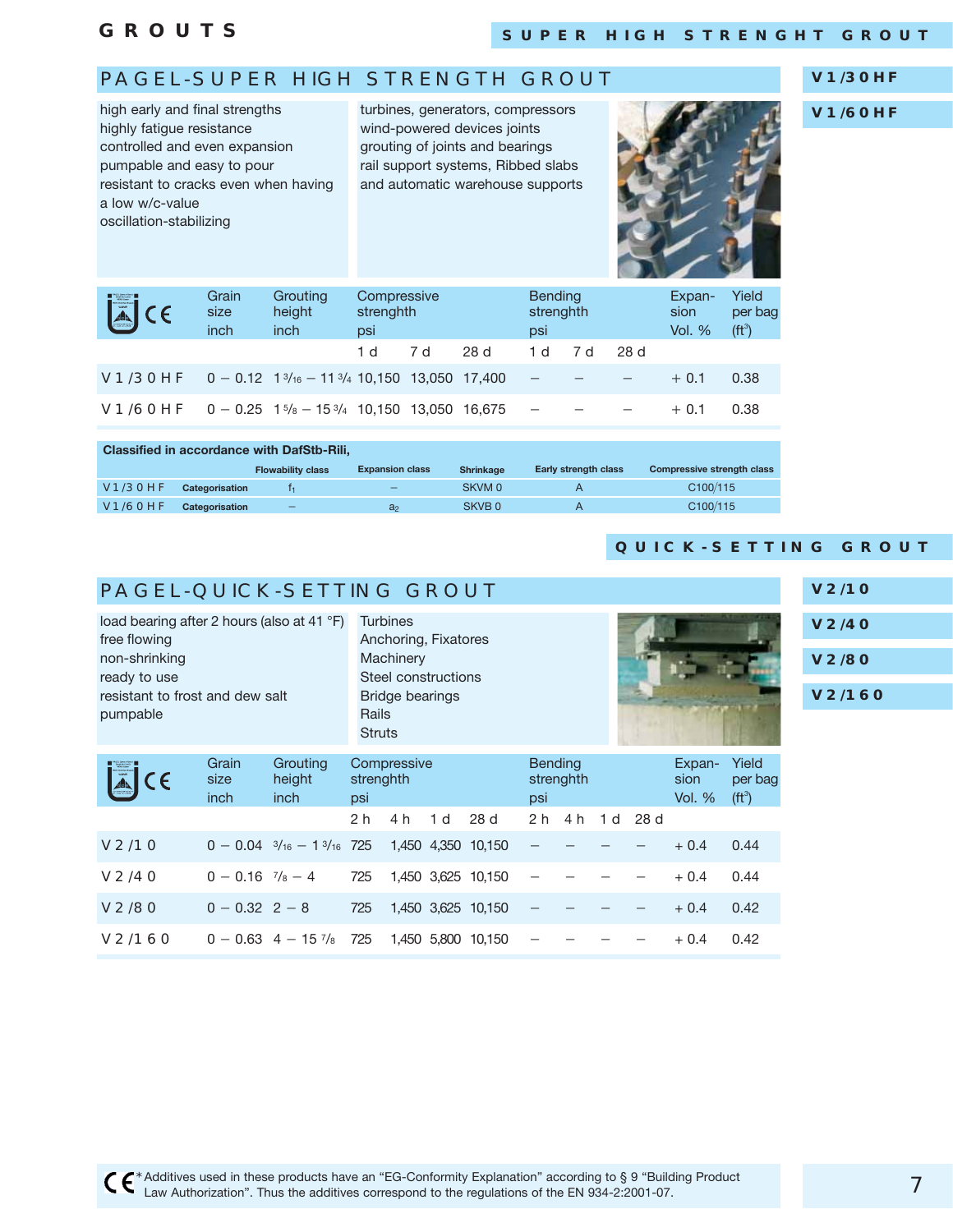### **GROUTS**



**VT05 VT10**

### PAGEL-TURBO GROUT

extremely fast setting grout is ready for load-bearing within as little as 30 minutes high flowability non-shrink water-impermeable frost and road-salt resistant

sewer and shaft rehabilitation for sealing domestic installations grouting access hatches, slide valves and flaps grouting of signalling systems used in traffic infrastructure grouting of feedthroughs for industrial and domestic gas and water installations



|      | Grain<br>size<br>inch                | Grouting<br>height<br><i>inch</i>                                                                  | strength<br>psi | Compressive |                                                 | <b>Bending</b><br>strength<br>psi |  | Aplication<br>time<br>min $(68 \degree F)$ | Yield<br>per bag<br>(f t <sup>3</sup> ) |
|------|--------------------------------------|----------------------------------------------------------------------------------------------------|-----------------|-------------|-------------------------------------------------|-----------------------------------|--|--------------------------------------------|-----------------------------------------|
|      |                                      |                                                                                                    |                 |             | 0,5h1h 1d 28d 0,5h1h 1d 28d                     |                                   |  |                                            |                                         |
| VTO5 |                                      | $0 - \frac{1}{32}$ $\frac{3}{8} - 1$ $\frac{3}{16}$ 725 1,160 3,625 7,975 290 290 580 1,160 app. 3 |                 |             |                                                 |                                   |  |                                            | 0.46                                    |
| VT1O | $0 - \frac{3}{64} - \frac{3}{8} - 2$ |                                                                                                    |                 |             | 725 1,160 6,525 10,150 290 290 725 1,160 app. 3 |                                   |  |                                            | 0.46                                    |

### **VT-P05** PAGEL-TURBO GROUT – PLASTIC CONSISTENCY

extremely fast setting mortar plastic consistency is ready for load-bearing within as little as 10 minutes (68 $°F$ ) water impermeable frost and road-salt resistant

installation of manhole rings shaft repairing



VT-PO5  $-$  1/ $_{32}$   $-$  3/ $_{16}$   $-$  1 <sup>3</sup>/ $_{16}$   $-$  725  $-$  870  $-$  5,075 7,975  $-$  290  $-$  290  $-$  580 1,160 app. 3  $\hskip -10.3cm$  0.46

 \*Additives used in these products have an "EG-Conformity Explanation" according to § 9 "Building Product Law Authorization". Thus the additives correspond to the regulations of the EN 934-2:2001-07.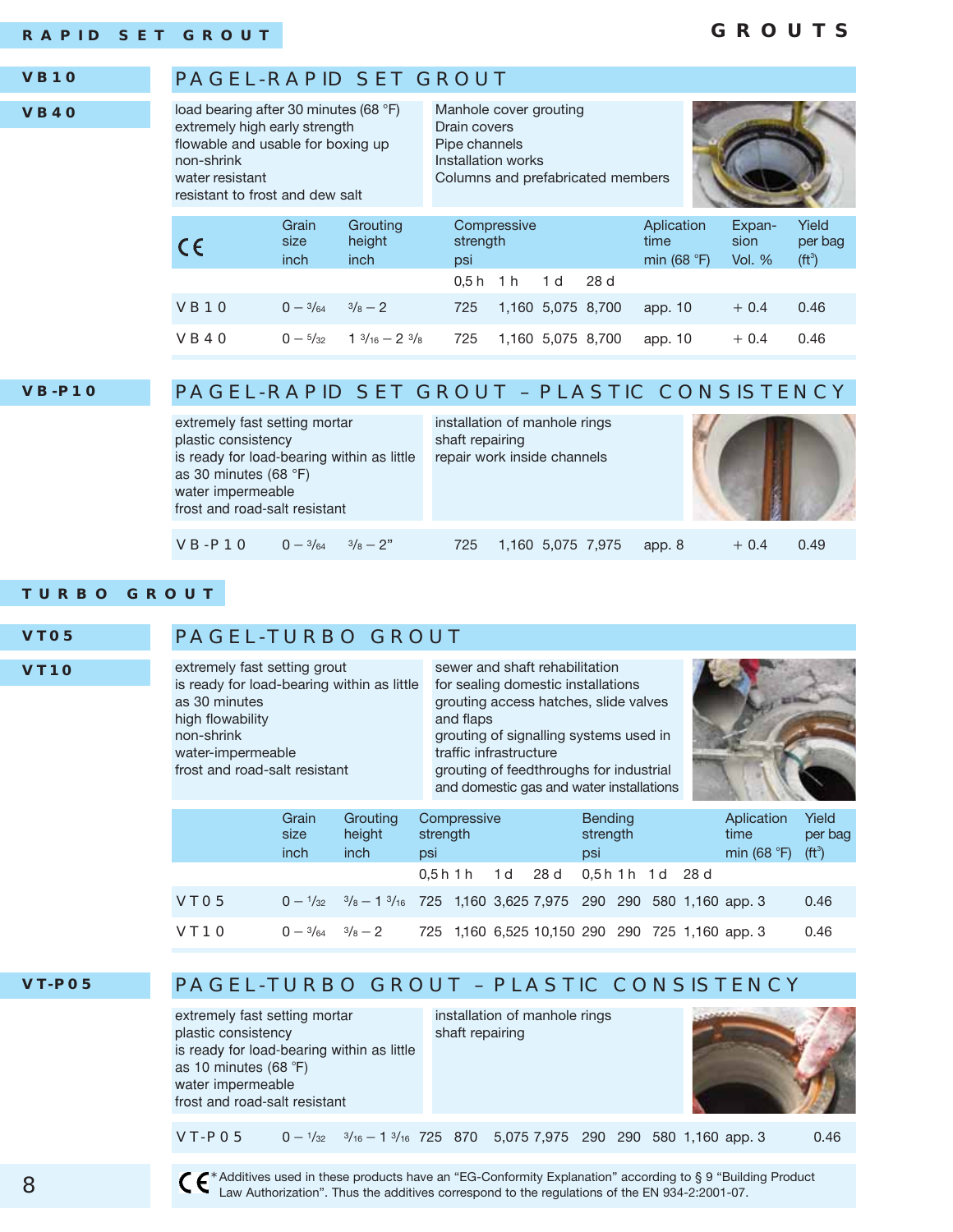pumpable and injectable

### **ANCHOR GROUT**

### PAGEL-ANCHOR GROUT

**E1**

**E1SF**

| free flowing, non-shrinking<br>high adhesive strength, mining approvals<br>workable at 68 °F 45 min.<br>E1:<br>E1SF: plastic consistency |            |                              |                                 |       | Stabilization of subsoil<br>Filling of joints and cavities |                                    |     |               |                                 |                                                |
|------------------------------------------------------------------------------------------------------------------------------------------|------------|------------------------------|---------------------------------|-------|------------------------------------------------------------|------------------------------------|-----|---------------|---------------------------------|------------------------------------------------|
|                                                                                                                                          | $\epsilon$ | Grain<br>size<br><i>inch</i> | Compressive<br>strenghth<br>psi |       |                                                            | <b>Bending</b><br>strenghth<br>psi |     |               | Expan-<br>sion<br><b>Vol. %</b> | Yield<br>per bag<br>( <b>ft</b> <sup>3</sup> ) |
|                                                                                                                                          |            |                              | 1 d                             | 7 d   | 28d                                                        | 1 d                                | 7 d | 28 d          |                                 |                                                |
|                                                                                                                                          | $E1*$      | $0 - \frac{1}{32}$           | 5,800                           | 7,975 | 9,425                                                      | 725                                | 870 | $1,015 + 0.3$ |                                 | 0.51                                           |
|                                                                                                                                          |            |                              |                                 |       |                                                            |                                    |     |               |                                 |                                                |

**E1SF\***  $0 - \frac{1}{32}$  2,175 5,800 7,250 580 870 1,015 + 0.3 0.49

Mining and tunnel construction

#### **INJECTION GROUT**

| <b>PAGEL-INJECTION GROUT</b> |                               |  |     |  |      | E <sub>1F</sub> |
|------------------------------|-------------------------------|--|-----|--|------|-----------------|
| $E1F^*$                      | $0 - 0.005$ 4,350 6,525 8,700 |  | 580 |  | 0.54 |                 |

#### **JOINT FILLER GROUT**

### PAGEL-JOINT FILLER GROUT

| develops high early and final strengths  | for filli |
|------------------------------------------|-----------|
| water-impermeable                        | reinfor   |
| pumpable                                 | withou    |
| frost and deicing-salt resistant         | wire ro   |
| certified to fire protection class A1 as | for filli |
| specified by EN 13501 and DIN 4102       | hollow    |
|                                          |           |

ng the joints between precast rced concrete part with and ut all types of joint profile and ope loop connecting elements ng building joints, groves and spaces for injecting into and filling overhead anchor holes



**CONTRACTOR** 

|             | Grain<br>size<br>inch | Amount<br>of water<br>$\%$ | Compressive<br>strength<br>psi |           |                   | <b>Bending</b><br>strength<br>psi |           |       | Expan-<br>sion<br><b>Vol. %</b> | Yield<br>per bag<br>$(ft^3)$ |
|-------------|-----------------------|----------------------------|--------------------------------|-----------|-------------------|-----------------------------------|-----------|-------|---------------------------------|------------------------------|
|             |                       |                            |                                | 1d 7d 28d |                   |                                   | 1d 7d 28d |       |                                 |                              |
| <b>FM10</b> | $0 - 0.04$ 14         |                            |                                |           | 2,900 7,250 9,425 | 580                               | 870       | 1.160 | $+0.4$                          | 0.46                         |

**FM10**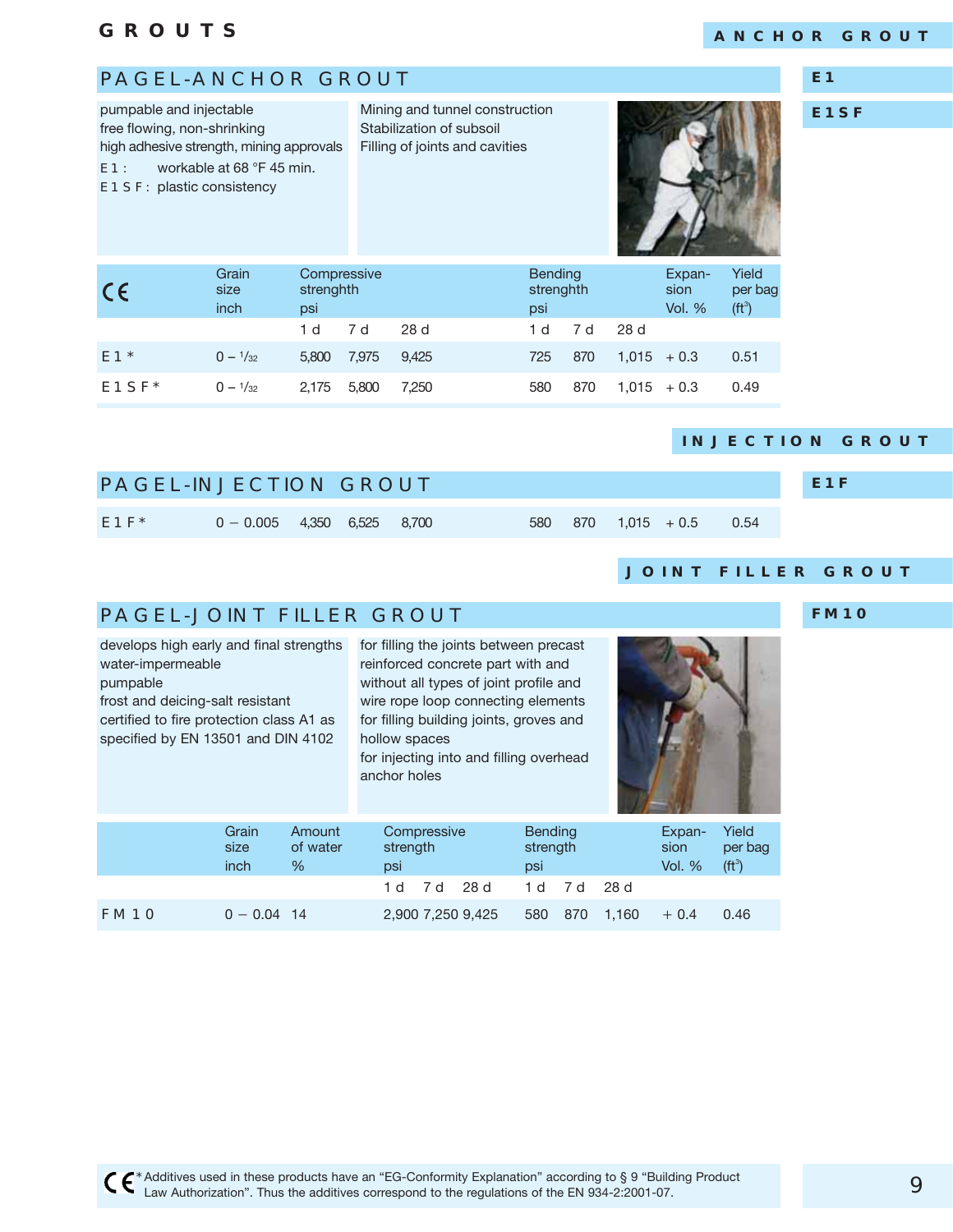### **GROUTS**

#### **VS®**

#### PAGEL-GROUT

high flowability for at least 90 minutes easy to pour

controlled expansion with a rigid bond low development of warmth

low modulus of elasticity frost and deicing-salt resistant

certified to fire protection class A1 as specified by EN 13501 and DIN 4102 rigid joint grouting to connect concrete parts with **PFEIFER–VS**® **system elements**

grouting of tensile-and transverse-force stressed and strained prefabricated joints in connection with **PFEIFER VS**® **SYSTEMS**

grouting of connections with: **PFEIFER column base system PFEIFER wall shoe system**



| U                      | Grain<br>size<br>inch | Grouting<br>height<br>inch | strength<br>psi | Compressive |           |                                                    | <b>Bending</b><br>strength<br>psi |               | Expan-<br>sion<br><b>Vol. %</b> | Yield<br>per bag<br>$(ft^3)$ |
|------------------------|-----------------------|----------------------------|-----------------|-------------|-----------|----------------------------------------------------|-----------------------------------|---------------|---------------------------------|------------------------------|
|                        |                       |                            | 1 d 7 d         |             | 28 d 90 d |                                                    |                                   | 1d 7d 28d 90d |                                 |                              |
| <b>VS</b> <sup>®</sup> | $0 - \frac{3}{16}$    | $^{7}/_8$ - 4 $^{7}/_8$    |                 |             |           | 5,800 10,150 11,600 13,050 580 870 1160 1450 + 0.5 |                                   |               |                                 | 0.44                         |

Approved under the building authority's regulations within the scope of **PFEIFER–VS<sup>®</sup>-Rail Systems:**<br>PFEIFER**–VS<sup>®</sup>-rail systems ISI** approval number: Z-21.8-1929<br>PFEIFER–VS<sup>®</sup>-ra**il systems BZ** approval number: Z-21.8-17

| <b>Classified in accordance with DafStb-Rili.</b> |                |                                    |                  |                             |                                   |  |  |  |  |  |  |
|---------------------------------------------------|----------------|------------------------------------|------------------|-----------------------------|-----------------------------------|--|--|--|--|--|--|
|                                                   |                | <b>Flowability/Expansion class</b> | <b>Shrinkage</b> | <b>Early strength class</b> | <b>Compressive strength class</b> |  |  |  |  |  |  |
| VS <sup>°</sup>                                   | Categorisation | a3                                 | SKVB II          | А                           | C60/75                            |  |  |  |  |  |  |

#### **JOINT FILLER GROUT**

 $VS<sup>°</sup>-P$ 

**VS®-P**

### PAGEL-JOINT FILLER GROUT

| non-shrinking joint filler grout, with<br>a gel-like consistency<br>pumpable<br>develops high early and final strengths<br>water-impermeable<br>frost and deicing-salt resistant<br>Certified to fire protection class A1 as<br>specified by EN 13501 and DIN 4102 |       |          | Joint filler grout used in the building<br>authority approved PFEIFER-VS®-<br>ISI/BZ-Systems <sup>3D</sup><br>For filling vertical and horizontal joints<br>between prefabricated reinforced<br>concrete parts<br>For filling building joints, groves and<br>hollow spaces |                |               |                     |
|--------------------------------------------------------------------------------------------------------------------------------------------------------------------------------------------------------------------------------------------------------------------|-------|----------|----------------------------------------------------------------------------------------------------------------------------------------------------------------------------------------------------------------------------------------------------------------------------|----------------|---------------|---------------------|
| $\begin{array}{l} \mathtt{W} = \mathtt{E} \mathtt{u} \mathtt{u} \mathtt{v} \\ \mathtt{V} \mathtt{u} \mathtt{v} \mathtt{u} \mathtt{v} \mathtt{v} \\ \mathtt{V} \mathtt{v} \mathtt{v} \mathtt{v} \mathtt{v} \mathtt{v} \end{array}$                                  | Grain | Grouting | Compressive                                                                                                                                                                                                                                                                | <b>Bending</b> | Expan-        | Yield               |
|                                                                                                                                                                                                                                                                    | size  | height   | strength                                                                                                                                                                                                                                                                   | strength       | sion          | per bag             |
|                                                                                                                                                                                                                                                                    | inch  | inch     | psi                                                                                                                                                                                                                                                                        | psi            | <b>Vol. %</b> | (f t <sup>3</sup> ) |

Approved under the building authority's regulations within the scope of **PFEIFER–VS® -Rail Systems: PFEIFER–VS® -Rail Systems ISI** approval number: Z-21.8-1929

 $0 - \frac{1}{16}$   $\frac{3}{8} - 1$   $\frac{5}{8}$ 

1 d 7 d 28 d 1 d 7 d 28 d

**PFEIFER–VS® -Rail Systems BZ** approval number: Z-21.8-1792

| <b>Classified in accordance with DafStb-Rili,</b> |                |                    |                  |                      |                            |  |  |  |  |  |  |
|---------------------------------------------------|----------------|--------------------|------------------|----------------------|----------------------------|--|--|--|--|--|--|
|                                                   |                | <b>Consistency</b> | <b>Shrinkage</b> | Early strength class | Compressive strength class |  |  |  |  |  |  |
| $VS^*$ -P                                         | Categorisation | ael-like           | SKVM II          |                      | C55/67                     |  |  |  |  |  |  |

 $5,800$  8,700 10,150 580 1,015 1,450 + 0.3 0.44

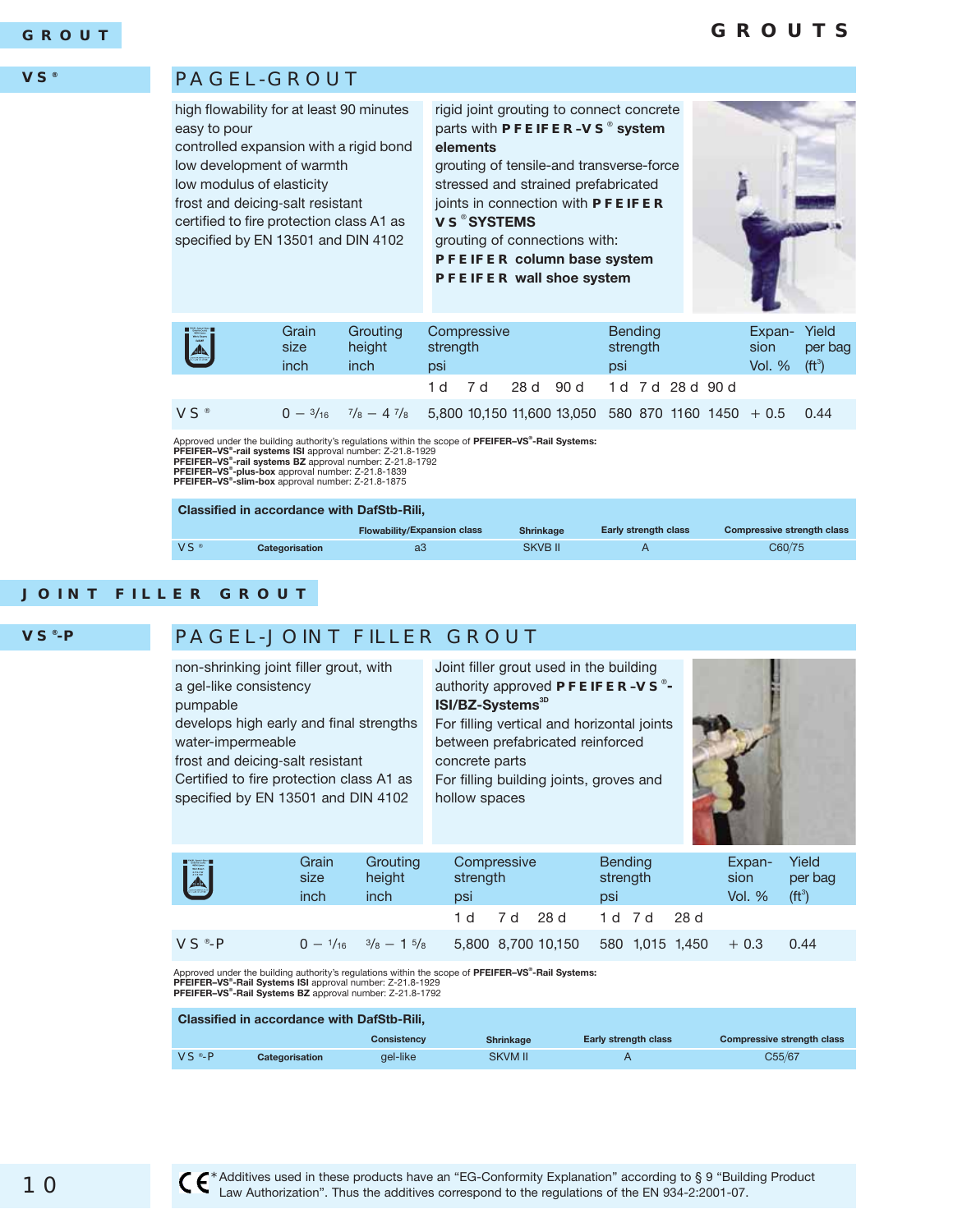### PAGEL-PCC-MORTAR

| concrete-replacement-system                    |  |  |  |  |  |  |  |  |
|------------------------------------------------|--|--|--|--|--|--|--|--|
| according to ZTV-ING, ZTV-W                    |  |  |  |  |  |  |  |  |
| easy to use                                    |  |  |  |  |  |  |  |  |
| suitable for processing on vertical and        |  |  |  |  |  |  |  |  |
| over-the-head-surfaces                         |  |  |  |  |  |  |  |  |
| single component, sprayable                    |  |  |  |  |  |  |  |  |
| vapor diffusionable                            |  |  |  |  |  |  |  |  |
| reduces the penetration of CO <sub>2</sub> and |  |  |  |  |  |  |  |  |
| moisture                                       |  |  |  |  |  |  |  |  |
| Corrosion protection and<br>MSO2:              |  |  |  |  |  |  |  |  |
| adhesion layer                                 |  |  |  |  |  |  |  |  |

Wall and ceiling areas and overhead work **Tunnels** Bridges Facades Parapets **Reprofiling** ZTV-ING-Application: PCC II ZTV-W LB291 listed Stress and strain classification according to DAfStb-RiLi-SIB: M2



|  |  | PCC-MORTAR |  |  |  |
|--|--|------------|--|--|--|
|  |  |            |  |  |  |

#### **MS02**

**MS20®**

| PRACTION<br>$\blacksquare$<br>NP | Grain<br>size<br>inch | Layer<br>thickness<br>inch   | strength<br>psi | Compressive |       | <b>Bending</b><br>strength<br>psi |     |       | Yield<br>per bag<br>( <b>ft</b> <sup>3</sup> ) |
|----------------------------------|-----------------------|------------------------------|-----------------|-------------|-------|-----------------------------------|-----|-------|------------------------------------------------|
|                                  |                       |                              | 1 d             | 7 d         | 28d   | 1 d                               | 7 d | 28d   |                                                |
| MSO <sub>2</sub>                 |                       |                              |                 |             |       |                                   |     |       | 0.47                                           |
| MS2O <sup>°</sup>                | $0 - \frac{1}{16}$    | $\frac{1}{4} - 1\frac{5}{8}$ | 2,900           | 6,525       | 7,975 | 580                               | 870 | 1.160 | 0.44                                           |

### **PCC-I-MORTAR**

### PAGEL-PCC-I-MORTAR

concrete-replacement-system according to ZTV-ING, ZTV-W easy to use, plastic-strengthened highly suitable for use on horizontal substrates ready to use, single component resistant to frost and dew salt applicable and loadable under dynamic stress

MH02: Corrosion protection and adhesion layer

Leveling course for bridges,tunnels and car parks (underlinings and coatings) Concrete coatings, Concrete floor surfaces, Leveling of gradients Repairs of outbreaks ZTV ING application: PCC I ZTV W LB291 listed Stress and strain classification according to DAfStb-RiLi-SIB: M2



**MH02**

**MH20**

**MH80**

| <b>Fille</b><br>$\epsilon$ | Grain<br>size<br>inch | Layer<br>thickness<br>inch   | psi                             | Compressive<br>strength |       |                          | <b>Bending</b><br>strength | Adhesive Yield<br>strength<br>psi | per bag<br>( <b>ft</b> <sup>3</sup> ) |      |
|----------------------------|-----------------------|------------------------------|---------------------------------|-------------------------|-------|--------------------------|----------------------------|-----------------------------------|---------------------------------------|------|
|                            |                       |                              | 1 d                             | 7 d                     | 28d   | 1 d                      | 7 d                        | 28 d                              | 7 d                                   |      |
| MHO <sub>2</sub>           |                       |                              |                                 |                         |       |                          |                            |                                   | $\geq$ 217.5                          | 0.47 |
| MH <sub>20</sub>           | $0 - \frac{1}{16}$    | $\frac{1}{4} - 1\frac{5}{8}$ | $\hspace{0.1mm}-\hspace{0.1mm}$ | 5.075                   | 7,975 | $\qquad \qquad -$        | 870                        | 1.160                             | $\geq$ 290                            | 0.44 |
| MH <sub>80</sub>           | $0 - \frac{5}{16}$    | $>1\frac{3}{16}$             | $\overline{\phantom{m}}$        | 5.075                   | 7,975 | $\overline{\phantom{m}}$ | 870                        | 1.160                             | $\geq$ 290                            | 0.44 |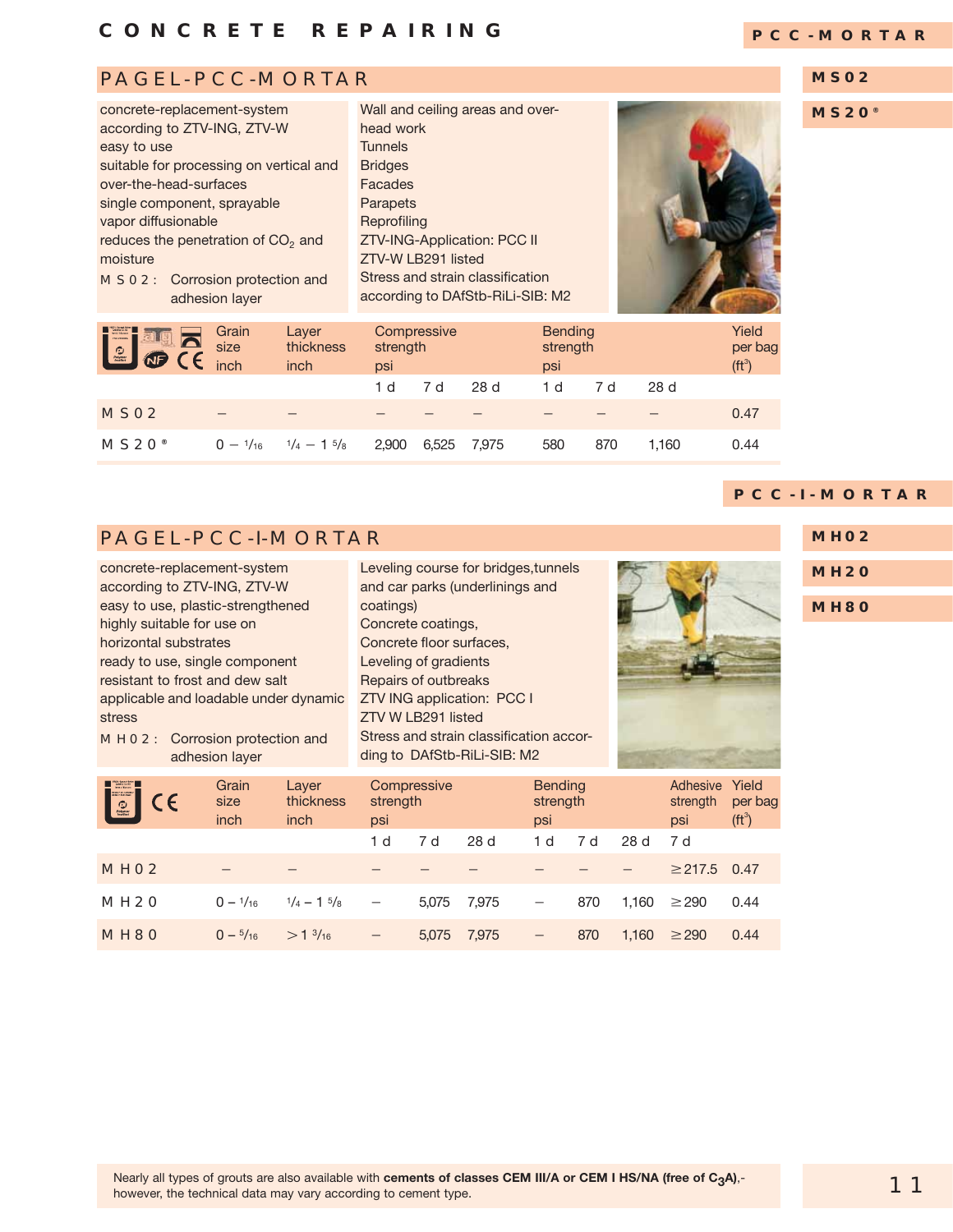**PCC-SCREEDING COMPOUND**

#### **MS05**

### PAGEL-PCC-SCREEDING COMPOUND

screeding compound areas (ZTV-ING; OS-C; OS-DII), very high stability and adhesive, single component, universally applicable, plastic-strengthened and ready for use, sprayable, vapor diffusable, resistant to frost and dew salt

Repair of pores, holes, cracks, floor and wall irregulations; Substrates for surface protection coatings; Equalising of concrete maintenance work; Coating of finished parts, masonry and concrete surfaces; Filling of pipe slits



| <b>I</b><br><b>B</b> | Grain<br>size<br>inch | Layer<br>thickness<br>inch                      | Compressive<br>strength<br>psi |       |       | <b>Bending</b><br>strength<br>psi |     |       | Adhesive<br>strength<br>psi | Yield<br>per bag<br>( <b>ft</b> <sup>3</sup> ) |
|----------------------|-----------------------|-------------------------------------------------|--------------------------------|-------|-------|-----------------------------------|-----|-------|-----------------------------|------------------------------------------------|
|                      |                       |                                                 | 1 d                            |       | 28d   | <sub>n</sub>                      | 7 d | 28 d  | 28 d                        |                                                |
| MSO <sub>5</sub>     |                       | $0 - \frac{1}{32} - \frac{1}{16} - \frac{1}{4}$ | 2.175                          | 5.075 | 6.525 | 435                               | 870 | 1.160 | $\geq$ 217.5                | 0.44                                           |

### **CONSTRUCTION-MORTAR**

**M3®**

### PAGEL-CONSTRUCTION-MORTAR

Concrete-Replacement-System according to PCC (DAfStb-Repair guideline), high carbonating resistance high bond performance, hardening under dynamic stress and strain MS02: Corrosion protection and adhesion layer

Demand class M3 **Struts** Plates **Bars** Wall and floor surfaces



| $\left[\begin{matrix} \boxed{\circ} \\ \boxed{\circ} \end{matrix}\right]$ CE | Grain<br>size<br>inch | Layer<br>thickness<br>inch                          | Compressive<br>strength<br>psi |       |       | <b>Bending</b><br>strength<br>psi |     |       | Adhesive<br>strength<br>psi | Yield<br>per bag<br>( <b>ft</b> <sup>3</sup> ) |
|------------------------------------------------------------------------------|-----------------------|-----------------------------------------------------|--------------------------------|-------|-------|-----------------------------------|-----|-------|-----------------------------|------------------------------------------------|
|                                                                              |                       |                                                     | 1 d                            | 7 d   | 28 d  | - d                               | 7 d | 28 d  | 7 d                         |                                                |
| $M3^*$                                                                       |                       | $0 - \frac{1}{16}$ $\frac{3}{16} - 1$ $\frac{5}{8}$ | 2.900                          | 6.525 | 7.975 | 580                               | 870 | 1.160 | $\geq$ 217.5                | 0.44                                           |

### **SPCC-SPRAY-MORTAR**

### PAGEL-SPCC-SPRAY-MORTAR

**SP40**

**SP20**

**SP10**

SPCC-Spraying areas according to ZTV-ING, ZTV-W suitable for both wet and dry spraying techniques, tested with different spraying systems, single component, resistant to frost and dew salt, vapor diffusable, MS02: Corrosion protection

Bridges **Tunnels** Concrete containers Wall- and seiling surfaces Facades Struts, Beams Waterway constructions



| $\left  \frac{1}{2} \right $ CE | Grain<br>size<br>inch | Layer<br>thickness<br>inch             | Compressive<br>strength<br>psi |              | 28d   | <b>Bending</b><br>strength<br>psi |            | 28 d  | Adhesive<br>strength<br>psi<br>7 d | Yield<br>per bag<br>( <b>ft</b> <sup>3</sup> ) |
|---------------------------------|-----------------------|----------------------------------------|--------------------------------|--------------|-------|-----------------------------------|------------|-------|------------------------------------|------------------------------------------------|
| <b>SP20</b>                     |                       | $0 - \frac{1}{16}$ up to $\frac{5}{8}$ | 1 d<br>2,900                   | 7 d<br>5,800 | 7.250 | 1 d<br>580                        | 7 d<br>870 | 1.160 | $\geq$ 217.5                       | 0.44                                           |
| SP40                            |                       | $0 - \frac{3}{16}$ up to $\frac{3}{4}$ | 2,900                          | 6,525        | 8.700 | 580                               | 870        | 1,160 | $\geq$ 217.5                       | 0.44                                           |

\* wet spraying method (multiple layers)/dry spraying method (multiple layers)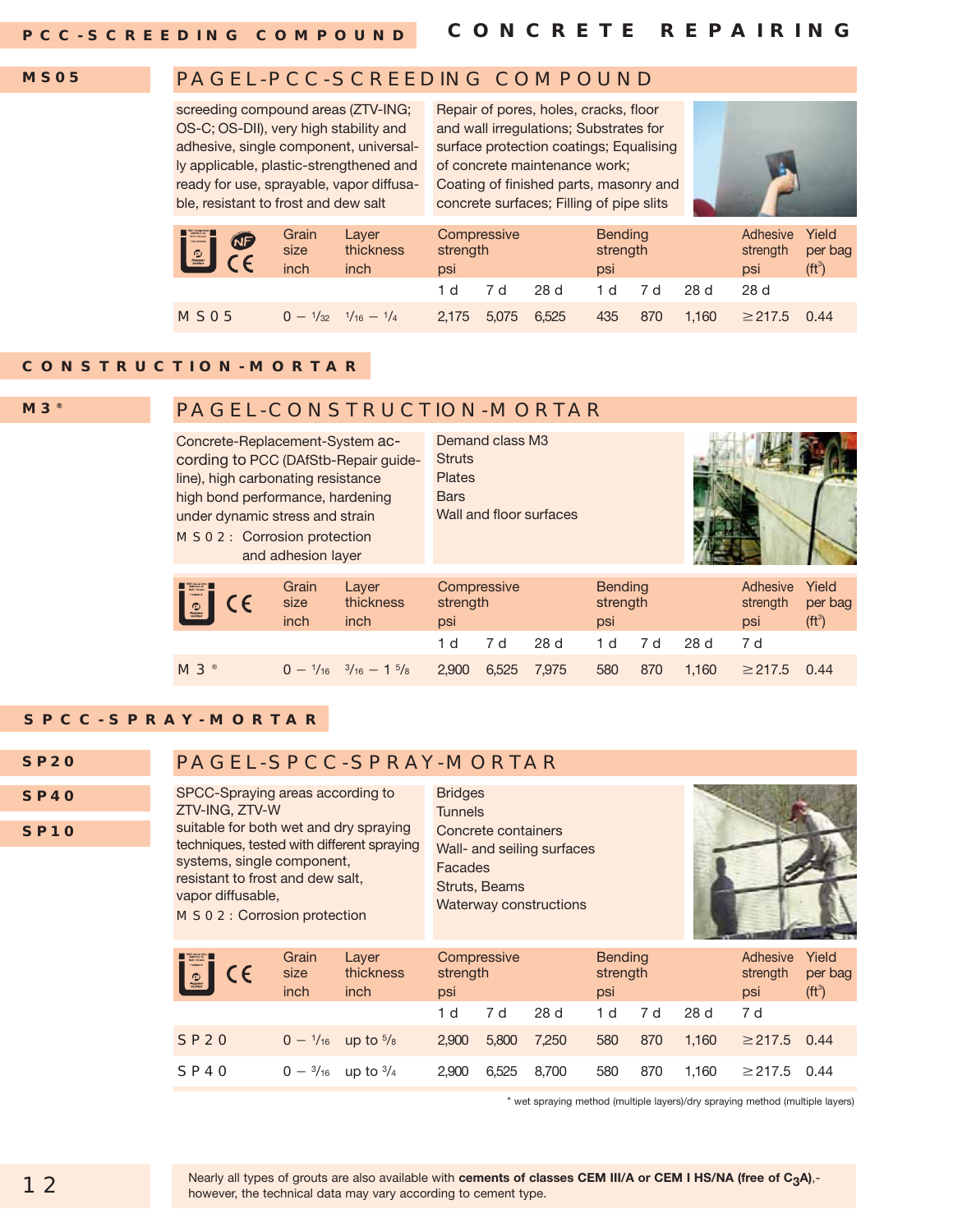#### **SPCC-SPRAY-MORTAR**

**SP45**

### PAGEL-SPCC-SPRAY-MORTAR

cementitious, hydraulic SPCC spray mortar for wet spraying application systems chloride free extremely stable resistant to frost and dew salt water-impermeable

repairing of concrete and reinforced concrete buildings with low compressive strengths repair of hydraulic structures in the area of responsibility of the *Bundesamt für Wasserbau* reservoirs, weirs, ship hoists, quay walls



| CE          | Grain<br>size<br>inch | Laver<br>thickness<br>inch | E-modul<br>(static)<br>$N/mm^2$ | Compressive<br>strength<br>psi | Application<br>time<br>min (20 $^{\circ}$ C) | Yield<br>per bag<br>(f t <sup>3</sup> ) |
|-------------|-----------------------|----------------------------|---------------------------------|--------------------------------|----------------------------------------------|-----------------------------------------|
|             |                       |                            | 28 d                            | 28d                            |                                              |                                         |
| <b>SP45</b> | $0 - \frac{5}{32}$    | $13/16 - 23/8$             | < 25,000                        | 3.625                          | $\geq$ 45                                    | 0.44                                    |

### PAGEL-UNIVERSAL-MORTAR

areas of concrete replacement free of polymers, single component resistant to frost and dew salt building material class A1 (not inflammable) sprayable fire protection mortar Wall and floor surface Industrial floor Store and ramp areas Joints

**UNIVERSAL-MORTAR U02 U05 U10 U20 U40 U80 U160**

| $\epsilon$      | Grain<br>size<br>inch | Layer<br>thickness<br>inch                         | strength<br>psi | Compressive |                 | <b>Bending</b><br>strength<br>psi |     |       | Adhesive<br>strength<br>psi | Yield<br>per bag<br>( <b>ft</b> <sup>3</sup> ) |
|-----------------|-----------------------|----------------------------------------------------|-----------------|-------------|-----------------|-----------------------------------|-----|-------|-----------------------------|------------------------------------------------|
|                 |                       |                                                    | 1 <sub>d</sub>  | 7 d         | 28 <sub>d</sub> | 1 d                               | 7 d | 28d   | 7 d                         |                                                |
| <b>UO2</b>      |                       | $0 - \frac{1}{64} - \frac{1}{16} - \frac{1}{8}$    | 2,175           | 5,800       | 7,250           | 580                               | 870 | 1,015 | 217.5                       | 0.46                                           |
| UO <sub>5</sub> | $0 - \frac{1}{32}$    | $\frac{1}{16} - \frac{1}{4}$                       | 2.175           | 5,075       | 7.250           | 435                               | 725 | 1.015 | 217.5                       | 0.46                                           |
| U1O             |                       | $0 - \frac{3}{64}$ $\frac{3}{16} - \frac{3}{4}$    | 2.900           | 7.250       | 8,700           | 435                               | 870 | 1.015 | 290                         | 0.49                                           |
| <b>U20</b>      |                       | $0 - \frac{1}{16}$ $\frac{3}{8} - 1\frac{1}{4}$    | 2.900           | 5,800       | 7,250           | 435                               | 870 | 1,015 | 290                         | 0.46                                           |
| <b>U40</b>      |                       | $0 - \frac{5}{32}$ $\frac{3}{8} - 1$ $\frac{5}{8}$ | 3,625           | 7.250       | 9,425           | 580                               | 870 | 1.160 | 290                         | 0.46                                           |
| <b>U80</b>      | $0 - \frac{5}{16}$    | $1^{1}/_4 - 3^{1}/_4$                              | 2,900           | 6,525       | 7.975           |                                   |     |       | 290                         | 0.46                                           |
| <b>U160</b>     | $0 - \frac{5}{8}$     | $\geq$ 2                                           | 5.075           | 7.250       | 8,700           |                                   |     |       | 290                         | 0.41                                           |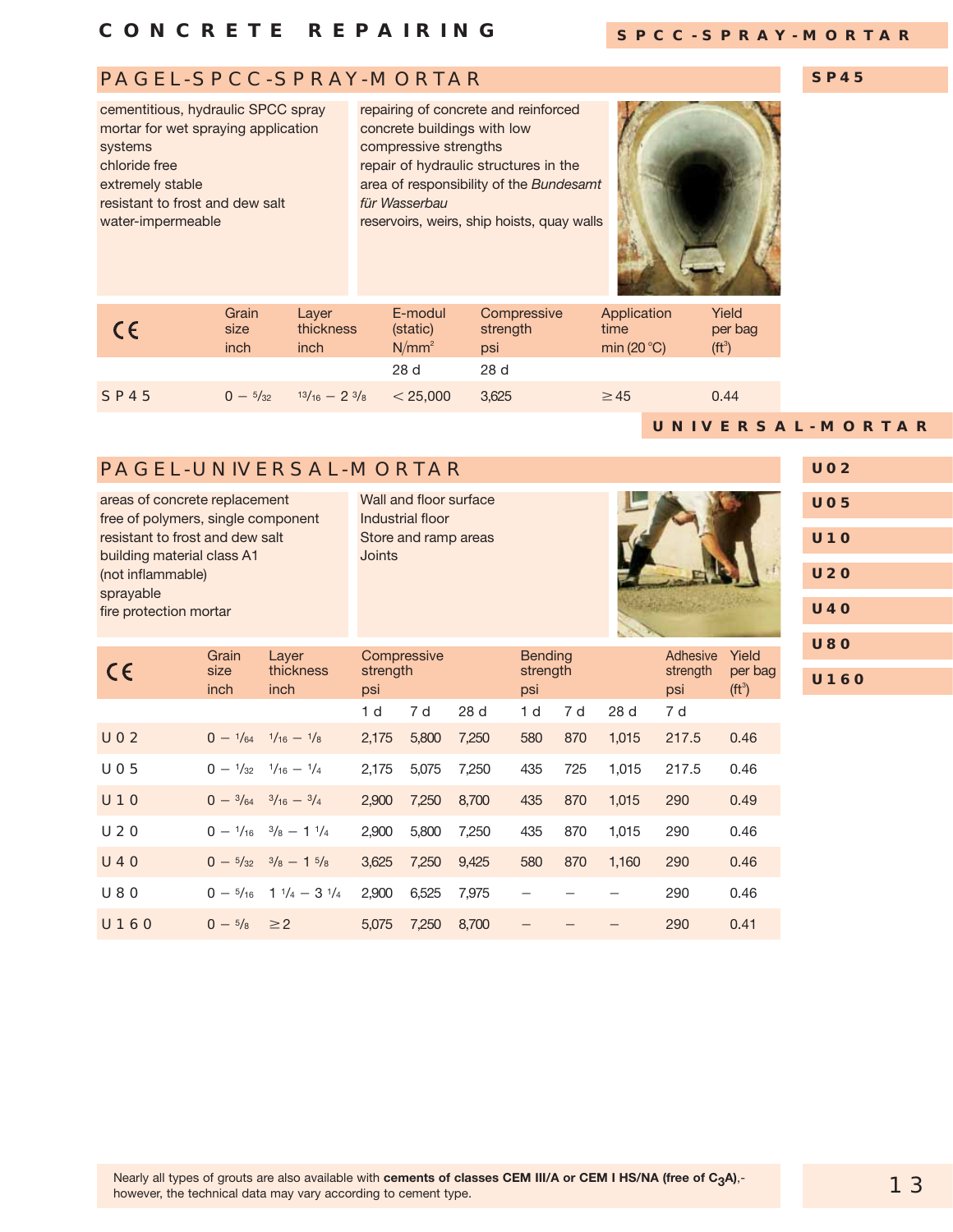#### **R20/02** PAGEL-QUICK-REPAIR-MORTAR

| <b>R20/05</b> | areas of quick repair<br>load bearing after 2 hours | Concrete and mortar surfaces<br>Self-leveling floors |  |
|---------------|-----------------------------------------------------|------------------------------------------------------|--|
| R20/10        | (even at 41 °F)<br>good adhesion                    | <b>Stairs</b><br>Industrial floors                   |  |
| R20/20        | chloride free<br>easy application                   |                                                      |  |
| <b>R20/40</b> |                                                     |                                                      |  |
| <b>R20/80</b> |                                                     |                                                      |  |
|               |                                                     |                                                      |  |



#### **READY-FOR-USE-MORTAR**

| <b>TWO5</b> |
|-------------|
| TW1O        |
|             |
| <b>TW2O</b> |

**TW40**

**TW05 (white)**

**TW10 (white)**

### PAGEL-READY-FOR-USE-MORTAR - DRINKING WATER AREA

areas for drinking water fulfilled "Drinking water recommendation" (KTW) corresponds to DVGW W270 and W347 resistant to frost and dew salt sprayable water impermeable

Drinking water areas Wall and floor surface of tanks, canals, dams **Waterpipes** Sewage plants



| TW20 (white)<br>TW40 (white) | <b>DVGW</b><br><b>W300</b><br>$\epsilon$<br>W270<br>W347 | Grain<br>size<br>inch | Layer<br>thickness<br>inch       | Compressive<br>strength<br>psi |       |       | Adhesive<br>strength<br>psi | Yield<br>per bag<br>$(tt^3)$ |
|------------------------------|----------------------------------------------------------|-----------------------|----------------------------------|--------------------------------|-------|-------|-----------------------------|------------------------------|
|                              |                                                          |                       |                                  | 1 <sub>d</sub>                 | 7 d   | 28 d  | 7 d                         |                              |
|                              | TWO <sub>5</sub>                                         | $0 - \frac{1}{32}$    | $\frac{1}{16} - \frac{1}{4}$     | 2,175                          | 5,075 | 6,525 | 217.5                       | 0.52                         |
|                              | TW <sub>10</sub>                                         | $0 - \frac{3}{64}$    | $\frac{3}{16} - \frac{3}{8}$     | 3,625                          | 6,525 | 7,975 | 290                         | 0.49                         |
|                              | <b>TW20</b>                                              | $0 - \frac{7}{16}$    | $\frac{3}{8}$ - 1 $\frac{3}{16}$ | 3,625                          | 6,525 | 7,975 | 290                         | 0.48                         |
|                              | TW40                                                     | $0 - \frac{1}{16}$    | $13/16 - 15/8$                   | 3,625                          | 6,525 | 8,700 | 290                         | 0.48                         |
|                              | TWO5 (white)                                             | $0 - \frac{1}{32}$    | $\frac{1}{16} - \frac{1}{4}$     | 2,175                          | 4,350 | 5,800 | 217.5                       | 0.52                         |
|                              | TW10 (white)                                             | $0 - \frac{3}{64}$    | $\frac{3}{16} - \frac{3}{8}$     | 2,900                          | 5,800 | 7,250 | 290                         | 0.49                         |
|                              | TW2O (white)                                             | $0 - \frac{7}{16}$    | $\frac{3}{8}$ - 1 $\frac{3}{16}$ | 2,900                          | 5,075 | 6,525 | 290                         | 0.48                         |
|                              | TW40 (white)                                             | $0 - \frac{5}{32}$    | $13/16 - 23/8$                   | 3,625                          | 5,075 | 6,525 | 290                         | 0.46                         |

Nearly all types of grouts are also available with **cements of classes CEM III/A or CEM I HS/NA (free of C<sub>3</sub>A),-**<br>however, the technical data may vary according to cement type.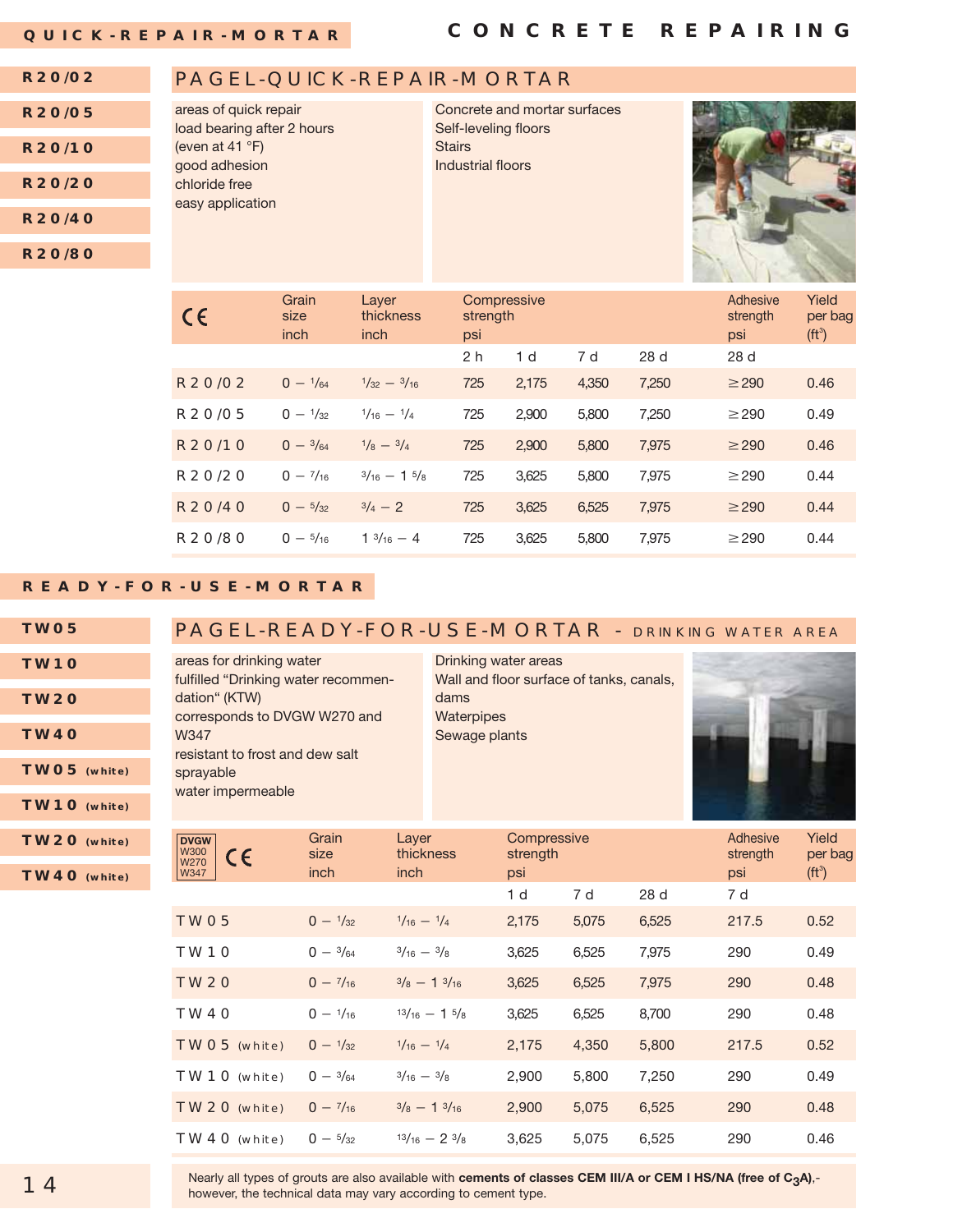### **CHANNEL-MORTAR**

### PAGEL-CHANNEL-MORTAR

**KA20**

| Channel and waste water range<br>high resistance against strong<br>chemical attack<br>resistant to sulfate attack (industry) and<br>ammonium attack (agriculture)<br>sprayable<br>plastic-strengthened<br>water impermeable |               |                    | Channel pipes<br>Sewage plants<br>Waste water collecting tank |                            |                                        |
|-----------------------------------------------------------------------------------------------------------------------------------------------------------------------------------------------------------------------------|---------------|--------------------|---------------------------------------------------------------|----------------------------|----------------------------------------|
| CE                                                                                                                                                                                                                          | Grain<br>size | Layer<br>thickness | Compressive<br>strength                                       | <b>Bending</b><br>strength | Yield<br>Adhesive<br>per b<br>strength |

| $\epsilon$  | size<br>inch | thickness<br>inch                                                                        | strenath<br>psi |              | strength<br>psi |              | strength per bag<br>psi | $(ft^3)$ |
|-------------|--------------|------------------------------------------------------------------------------------------|-----------------|--------------|-----------------|--------------|-------------------------|----------|
|             |              |                                                                                          |                 | 1 d 7 d 28 d |                 | 1 d 7 d 28 d | 7 d                     |          |
| <b>KA20</b> |              | $0 - \frac{1}{16}$ $\frac{1}{4} - 1$ $\frac{5}{8}$ 2,900 5,800 7,975 580 1,015 1,305 290 |                 |              |                 |              |                         | 0.46     |

#### **REPAIR GROUT**

**KA-S**

### PAGEL-REPAIR GROUT

| rapid set repair grout<br>suitable for all kinds of fast repairs,<br>filling and sealing<br>easy to use - requires only water<br>resilient within a short period of time<br>impermeable to water<br>workability approx. 30 sec. (68 °F) |                    |                            | sealing rigid cracks<br>temporary sealing cracks that leaks<br>water<br>assembly and installation grout |                   |      |                                   |                                     |                             |
|-----------------------------------------------------------------------------------------------------------------------------------------------------------------------------------------------------------------------------------------|--------------------|----------------------------|---------------------------------------------------------------------------------------------------------|-------------------|------|-----------------------------------|-------------------------------------|-----------------------------|
|                                                                                                                                                                                                                                         | Grain size<br>inch | Layer<br>thickness<br>inch | strength<br>psi                                                                                         | Compressive       |      | <b>Bending</b><br>strength<br>psi | Aplication<br>time<br>min $(68 °F)$ | Con-<br>sumption<br>lbs/gal |
|                                                                                                                                                                                                                                         |                    |                            | 1 d                                                                                                     | 7 d               | 28 d | 1 d 7 d 28 d                      |                                     |                             |
| $KA-S$                                                                                                                                                                                                                                  | $0 - \frac{1}{32}$ | $\leq$ 13/ <sub>16</sub>   |                                                                                                         | 4.350 7.250 8.700 |      |                                   | app. 0.5                            | 14.6                        |

### **CHANNEL SLURRY**

**KA Slurry**

### PAGEL-CHANNEL SLURRY

perfectly bonds to load-bearing concrete and brick substrates certified to fire protection class A1 as specified by EN 13501 and DIN 4102 impermeable to water and largely resistant to oils and fuels suitable for manual and machine application

waste water collectors sewage well channel and waste water drainage systems process water reservoirs keeps out non-pressing water (internal and external)



|                  | Grain size         | Laver<br>thickness           | Compressive<br>strength |                   |  | Bending strength |     | Consump-<br>tion |                   |
|------------------|--------------------|------------------------------|-------------------------|-------------------|--|------------------|-----|------------------|-------------------|
|                  | inch               | inch                         | psi                     |                   |  | psi              |     |                  | $\text{lbs/ft}^3$ |
|                  |                    |                              |                         | 1 d 7 d 28 d      |  | 1 d              | 7 d | -28 d            |                   |
| <b>KA Slurry</b> | $0 - \frac{1}{32}$ | $\frac{1}{16} - \frac{1}{4}$ |                         | 3,625 5,800 7,250 |  | 725              | 870 | 1.015            | 113               |

#### however, the technical data may vary according to cement type. Nearly all types of grouts are also available with **cements of classes CEM III/A or CEM I HS/NA (free of C<sub>3</sub>A)**, -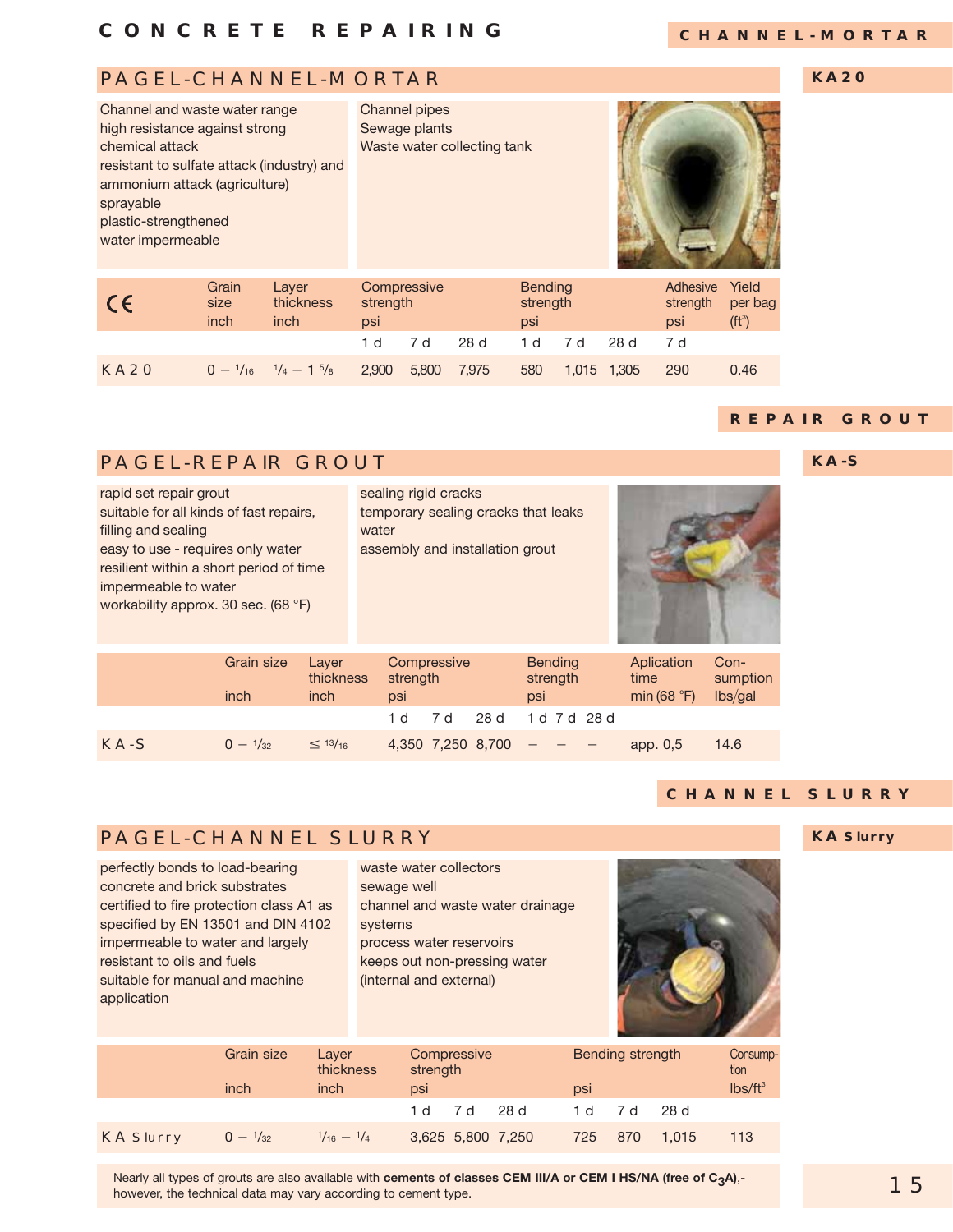#### **O2C**

### PAGEL-PROTECTION PAINT according to OS-C-/OS-B- and/or Bridges



### **PROTECTION COATING**

### PAGEL-PROTECTION COATING

| according to OS-DII- bzw. OS-5A<br>crack bridging (even at $-4$ $\degree$ F)<br>high elasticity<br>vapor diffusable<br>free of solvents<br>different RAL-colours |                             |                            | <b>Bridges</b><br>Concrete and mortar surfaces<br><b>Tunnels</b><br>Areas of fine cracks |                                            |                             |                                              |
|------------------------------------------------------------------------------------------------------------------------------------------------------------------|-----------------------------|----------------------------|------------------------------------------------------------------------------------------|--------------------------------------------|-----------------------------|----------------------------------------------|
| $\sqrt{\frac{1}{2}}$ CE                                                                                                                                          | Appli-<br>cations<br>number | Layer<br>thickness<br>inch | Adhesive-<br>strength<br>psi                                                             | Application<br>temperature<br>$\mathsf{P}$ | Application<br>time<br>min. | Consumption<br>(1 application)<br>$lbs/ft^2$ |
| O <sub>2</sub> DE                                                                                                                                                | 3                           |                            | $0.013 - 0.106 \ge 188.5$                                                                | $+46.4 - +104$                             | unlimited                   | $0.34 - 0.35$                                |

#### **MOISTURE BARRIER**

**O2A**

**O2DE**

### PAGEL-MOISTURE BARRIER

| Impregnation<br>according to OS-A-/OS-B and/or<br>OS-1/OS-2<br>cream like, solvent-free, alkali-steadily<br>ready for use<br>high penetration depth<br>prevents surface protection coatings<br>from getting damp underneath<br>unique application<br>small consumption |                             |                            | Facades<br><b>Bridges</b>    | Concrete and cement mortar surfaces        |                             |                           |
|------------------------------------------------------------------------------------------------------------------------------------------------------------------------------------------------------------------------------------------------------------------------|-----------------------------|----------------------------|------------------------------|--------------------------------------------|-----------------------------|---------------------------|
| CE<br>$\bigcirc$<br><i>Polymer</i><br>Inatiae                                                                                                                                                                                                                          | Appli-<br>cations<br>number | Layer<br>thickness<br>inch | Adhesive-<br>strength<br>psi | Application<br>temperature<br>°F (min-max) | Application<br>time<br>min. | Consumption<br>$lbs/ft^2$ |

**O2A** 1 - 1990 - 1990 <del>- 1990 - 1990 - 1990 - 1990 - 1990 - 1990 - 1990 - 1990 - 1990 - 1990 - 1990 - 1990 - 1990 - 1990 -</del>  $41 - 86$ unlimited 0.2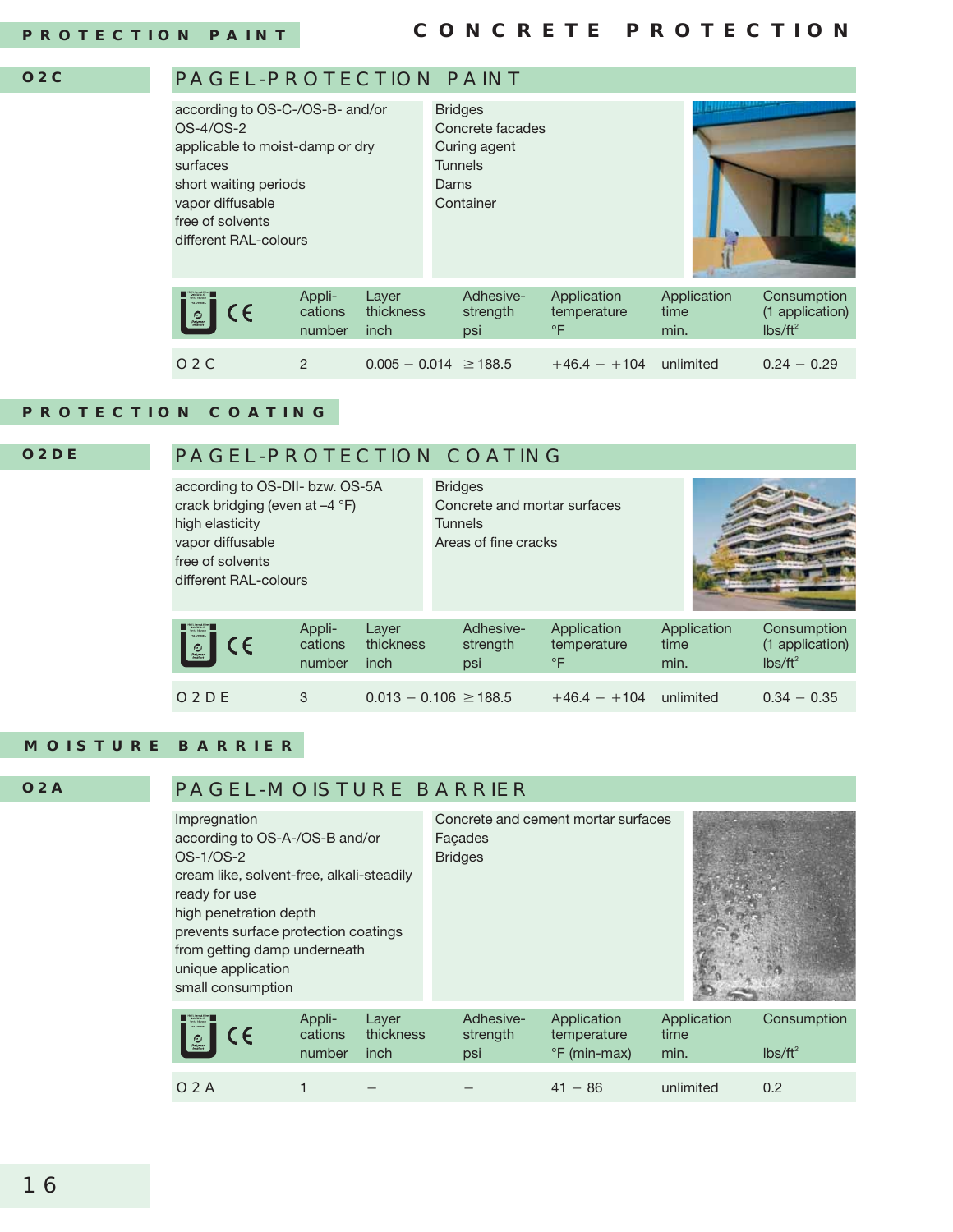### **CONCRETE PROTECTION**

#### **CEMENTSLURRY**

**D1**

### PAGELASTIC

| according to OS-DI- bzw. OS-5B<br>high elasticity<br>crack bridging (even at $-4$ °F)<br>vapor diffusable<br>two-components<br>water impermeable |   |           | <b>Bridges</b><br>Concrete and mortar surfaces<br><b>Tunnels</b><br>Areas of fine cracks<br>Balconies, terraces, bathrooms<br>structures |           | Below tiles and all water retaining |                             |                                              |
|--------------------------------------------------------------------------------------------------------------------------------------------------|---|-----------|------------------------------------------------------------------------------------------------------------------------------------------|-----------|-------------------------------------|-----------------------------|----------------------------------------------|
| Appli-<br>Laver<br><b>FRAMESA</b><br>$\epsilon$<br>cations<br>$\circ$<br>number<br>inch                                                          |   | thickness | Adhesive-<br>strength<br>psi                                                                                                             | $\circ$ F | Application<br>temperature          | Application<br>time<br>min. | Consumption<br>(1 application)<br>$Ibs/ft^2$ |
| D <sub>1</sub>                                                                                                                                   | 2 | 1/16      | $\geq$ 116                                                                                                                               |           | $+46.4 - +86$                       | 120                         | $2.5 - 2.7$                                  |

#### **SILICEOUS IMPREGNATION**

### SILICEOUS IMPREGNATION

permanent surface protection protection from carbonation strengthens the substrate protection from blooming heat resistant concrete, walls, floor screed, cellar, pipes and horizontal barriers applicable with a subsequent protective coating of the surface areas, which are exposed to a high chemical operational demand areas that are exposed to salt water Appli- Consistency Viscosity Application Density Consumption<br>cations temperature temperature number me $\mathsf{mP}$ as  $\mathsf{e}\mathsf{F}$  lbs/ft $^3$  $\text{lbs/ft}^3$   $\text{lbs/ft}^2$ **SEAL SI 100** 2 liquid  $\leq 100 + 41 - 131$  approx 69 0.08 – 0.16

#### **PAGEL SEAL SI 100**

### SILICEOUS SEALANT

strengthens the substrate for sealing off against liquids for the protection and repair of fresh water reservoirs protection from blooming heat resistant ecological

surface protection for concrete, floor screed, pipes as a sealing against dampness on walls areas with a high mechanical and chemical operational demand areas that are exposed to salt water



**PAGEL TOP SEAL SV 100**

**SILICEOUS SEALANT**

|                                  | Appli-<br>cations | Consistency | <b>Viscosity</b> | Application<br>temperature | Density    | Consumption           |
|----------------------------------|-------------------|-------------|------------------|----------------------------|------------|-----------------------|
|                                  | number            |             | mPas             | °F                         | $lbs/ft^3$ | $lbs/ft^2$            |
|                                  |                   |             |                  |                            |            |                       |
| <b>TOP SEAL</b><br><b>SV 100</b> | $1 - 2$           | liauid      | < 100            | $+41 - +131$               |            | approx 69 0.03 - 0.08 |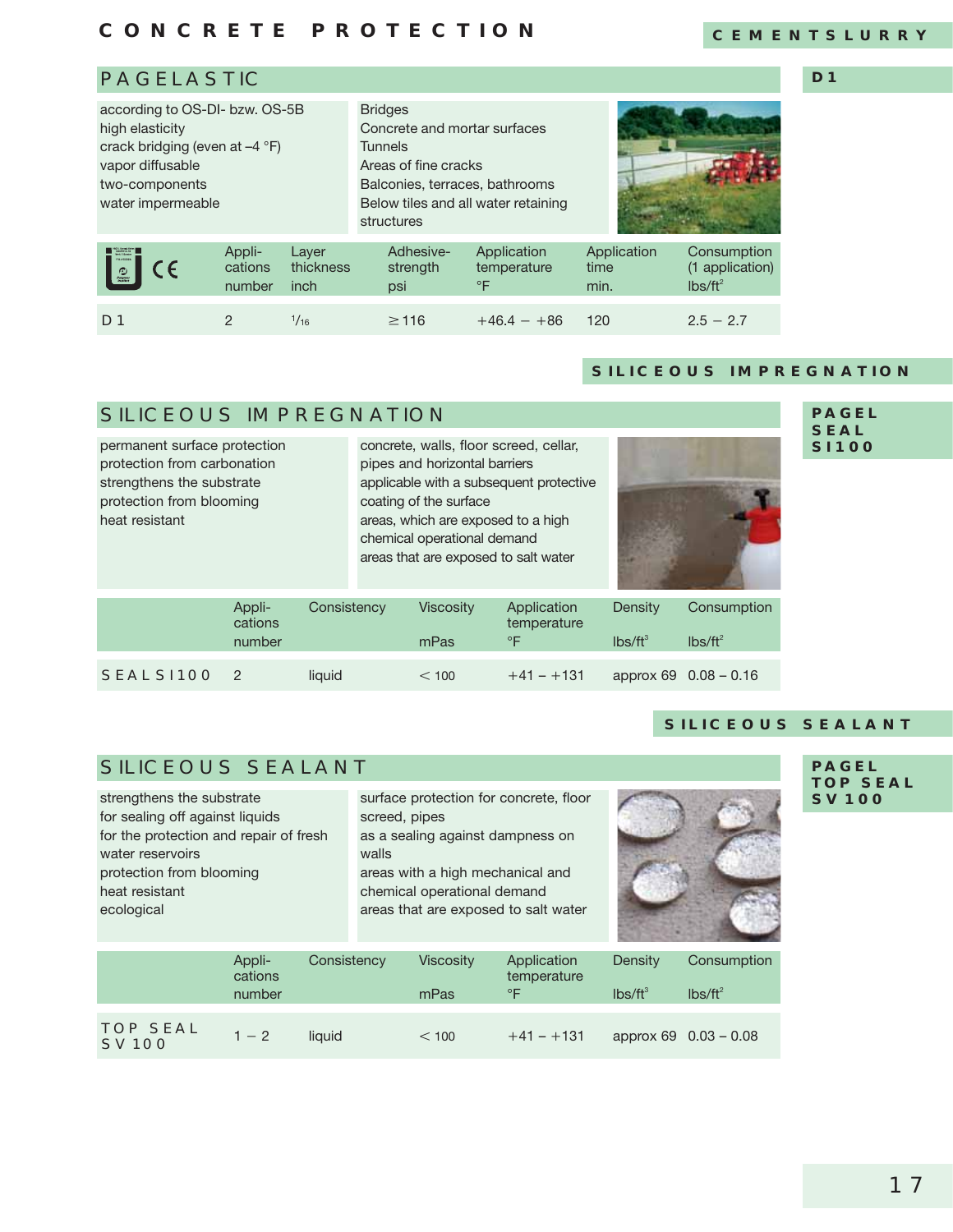#### PAGEL-STEEL-FIBRE FLOORING though elasticity, ready for use shock and wear resistant P3A/15: Basalt aggregate heatproof, shortterm up to 932°F Rolling and steel plants Tank workshops Industrial halls High temperature areas (P3A/15) **P3A P3A/15** Grain Layer Compressive Bending Yield C F size thickness strength strength strength per bag inch inch psi psi psi psi psi  $(\mathfrak{f}^3)$  $(ft^3)$ 1 d 7 d 28 d 1 d 7 d 28 d **P3A**  $0 - \frac{5}{16}$  $13/16 - 33/16$  $6,525$  10,150 11,600 - - - 0.40  $P3A/15$  $0 - \frac{3}{16}$   $\frac{13}{16} - \frac{3}{3}{16}$ 3 3/16 7,250 10,875 12,325 870 1,305 1,595 0.35

#### **INDUSTRIAL FLOOR**

### **P40**

**P80**

#### PAGEL-INDUSTRIAL FLOOR

ready for use industrial floor certified to fire protection class A1 hard aggregate class A (DIN 1100) highly wear resistant easy to apply and cost-effective specified for stress group: Medium (DIN 18560, 7)

ramps warehouses, hangars indoor car parking areas repair workshops

industrial floors



| $\epsilon$ | Grain<br>size<br>inch | Layer<br>thickness<br>inch                          | Compressive<br>strength<br>psi |     |               | <b>Bending</b><br>strength<br>psi | Yield<br>per bag<br>( <b>ft</b> <sup>3</sup> ) |       |      |
|------------|-----------------------|-----------------------------------------------------|--------------------------------|-----|---------------|-----------------------------------|------------------------------------------------|-------|------|
|            |                       |                                                     | 1 d                            | 7 d | 28 d          | 1 d                               | 7 d                                            | 28 d  |      |
| P4O        | $0 - \frac{5}{32}$    | $\frac{3}{8} - 1\frac{5}{8}$                        | 7.250                          |     | 10,150 13,050 | 725                               | 1.450 2.030                                    |       | 0.38 |
| P80        | $0 - \frac{5}{16}$    | $1\frac{3}{16} - 3\frac{3}{16}$ 7,250 10,150 13,050 |                                |     |               | 725                               | 1.450                                          | 2.030 | 0.38 |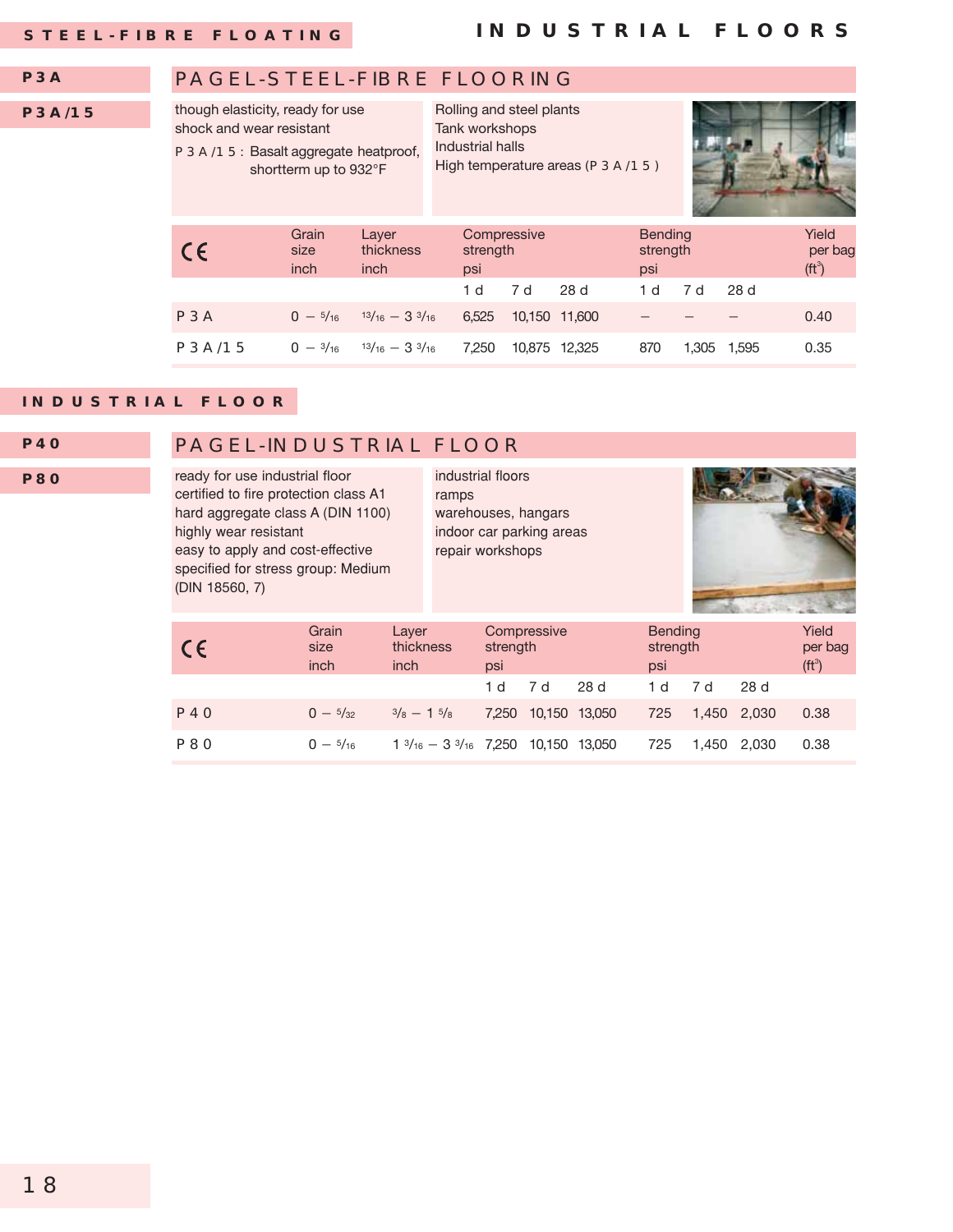### **INDUSTRIAL FLOORS**

### **SELF LEVELING FLOOR**

**FE20**

### PAGEL-SELF LEVELING FLOOR

cement-bound self levelling floor, based on portland cement, high tightness interior and external area, high flowability can be walked on after 3 hours, impervious to water

composite screed for industrial floors and balance layers, screed linings for living and industrial-buildings, Garages, parkingplaces and balconies, Terraces, celler soils



| $\epsilon$       | Grain<br>size<br>inch | Layer<br>thickness<br>inch | strength<br>psi | Compressive       |     | <b>Bending</b><br>strength<br>psi |     |       | Yield<br>per bag<br>(ft <sup>3</sup> ) |
|------------------|-----------------------|----------------------------|-----------------|-------------------|-----|-----------------------------------|-----|-------|----------------------------------------|
|                  |                       |                            | 1 d             | 7 d               | 28d | 1 d                               | 7 d | 28 d  |                                        |
| FE <sub>20</sub> | $0 - \frac{7}{16}$    | $3/16 - 3/4$               |                 | 3,625 6,525 7,975 |     | 580                               | 870 | 1.160 | 0.49                                   |

### **INDUSTR IAL FLOOR / ADHES ION LAYER**

| <b>PAGEL-INDUSTRIAL FLOOR - ADHESION LAYER</b>                                                                                                  |                                            |                            |                                                   |             |      |                                   |     |     |                              |                                                |
|-------------------------------------------------------------------------------------------------------------------------------------------------|--------------------------------------------|----------------------------|---------------------------------------------------|-------------|------|-----------------------------------|-----|-----|------------------------------|------------------------------------------------|
| for mineral industrial soil coatings<br>low water cement value<br>serves in addition as corrosion protection<br><b>PH1O/15: Basalt addition</b> | Bonding layer for:<br>Industrial floorings |                            | Industrial soil coatings<br>Concrete undergrounds |             |      |                                   |     |     |                              |                                                |
|                                                                                                                                                 | Grain<br>size<br>inch                      | Layer<br>thickness<br>inch | strength<br>psi                                   | Compressive |      | <b>Bending</b><br>strength<br>psi |     |     | Adhesive-<br>strength<br>psi | Yield<br>per bag<br>( <b>ft</b> <sup>3</sup> ) |
|                                                                                                                                                 |                                            |                            | 1 d                                               | 7 d         | 28 d | 1 d                               | 7 d | 28d | 28d                          |                                                |
| PH <sub>10</sub>                                                                                                                                | $0 - \frac{1}{64}$                         |                            |                                                   |             |      |                                   |     |     | 319                          | $0.22 - 0.44$                                  |
| <b>PH15</b>                                                                                                                                     | $0 - \frac{7}{16}$                         |                            |                                                   |             |      |                                   |     |     | 348                          | $0.22 - 0.44$                                  |

#### **PH10**

**PH15**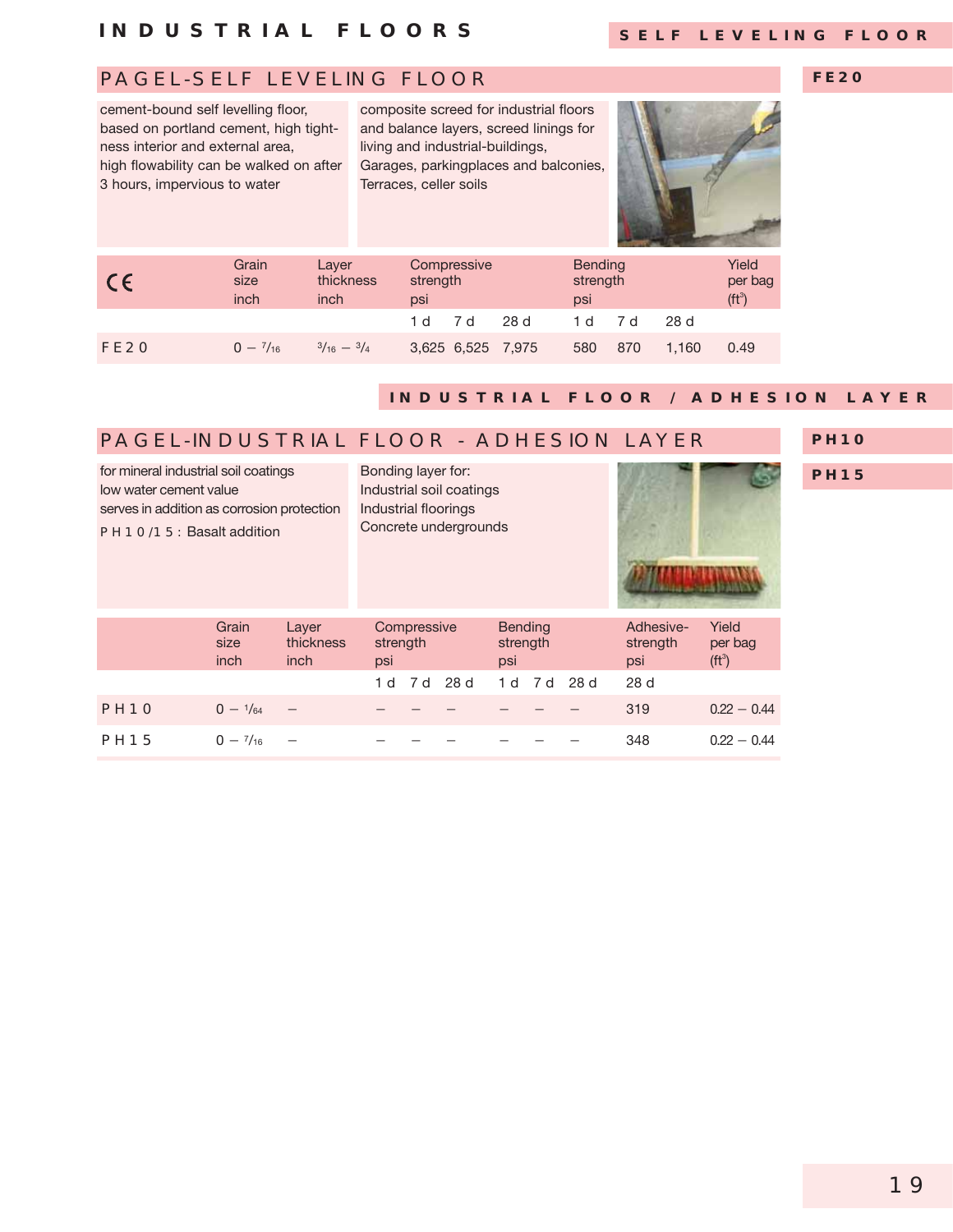#### **PRIMER**

| EH1          |  |
|--------------|--|
| <b>EH114</b> |  |
|              |  |

**EH115**

### PAGEL-EPOXY – RESIN

| priming<br>sealing<br>solidification<br>adhesion layer |                                                        | EH <sub>1</sub><br>low viscosity<br>high penetration<br>multi purpose unit |                 | dry surface                            |                             |                                  |
|--------------------------------------------------------|--------------------------------------------------------|----------------------------------------------------------------------------|-----------------|----------------------------------------|-----------------------------|----------------------------------|
| cover sealing                                          | <b>EH114</b><br>fast setting<br>reacting from $+41$ °F |                                                                            |                 | low temperatures                       |                             |                                  |
|                                                        |                                                        | <b>EH115</b><br>high bonding on moist<br>subsoil                           |                 | moist subsoil                          |                             |                                  |
| $C \in$                                                | Appli-<br>cation<br>number                             | Layer<br>thickness<br>inch                                                 | Compo-<br>nents | Application<br>temperatur<br>$\circ$ F | Application<br>time<br>min. | Consumption<br>$\text{Ibs/ft}^2$ |
| EH <sub>1</sub>                                        | 1                                                      |                                                                            | 2               | $50 - 86$                              | approx 45                   | $0.05 - 0.16$                    |
| EH114                                                  |                                                        |                                                                            | 2               | $41 - 68$                              | approx 20                   | $0.05 - 0.16$                    |

 $2 \t\t 41 - 68$ 

 $2 \t\t 50 - 86$ 

#### **COATING**

**EH120**

#### **EH130**

### PAGEL-EPOXY – COATING

EH115 1

solvent-free high density self leveling weather-proof abrasion resistant water-friendly

EH120 THIN COATING Epoxy based self leveling, high build coating pigmented, with aggregate

#### EH130 FINAL COATING final resin coating Coating for concrete and screed underground pigmented, without agggregate



 $0.05 - 0.16$ 

 $0.05 - 0.16$ 

approx 20

approx 45

| $\epsilon$   | Appli-<br>cation<br>number | Layer<br>thickness<br>inch | Compo-<br>nents | Application<br>temperatur<br>$^{\circ}$ F | Application<br>time<br>min.  | Consumption<br>$Ibs/ft^2$ |
|--------------|----------------------------|----------------------------|-----------------|-------------------------------------------|------------------------------|---------------------------|
| <b>EH120</b> |                            | $3/64 - 3/16$              | $\overline{2}$  | $50 - 86$                                 | approx $35 - 40$ approx 0.29 |                           |
| <b>EH130</b> |                            |                            |                 | $50 - 86$                                 | approx 45                    | $0.06 - 0.16$             |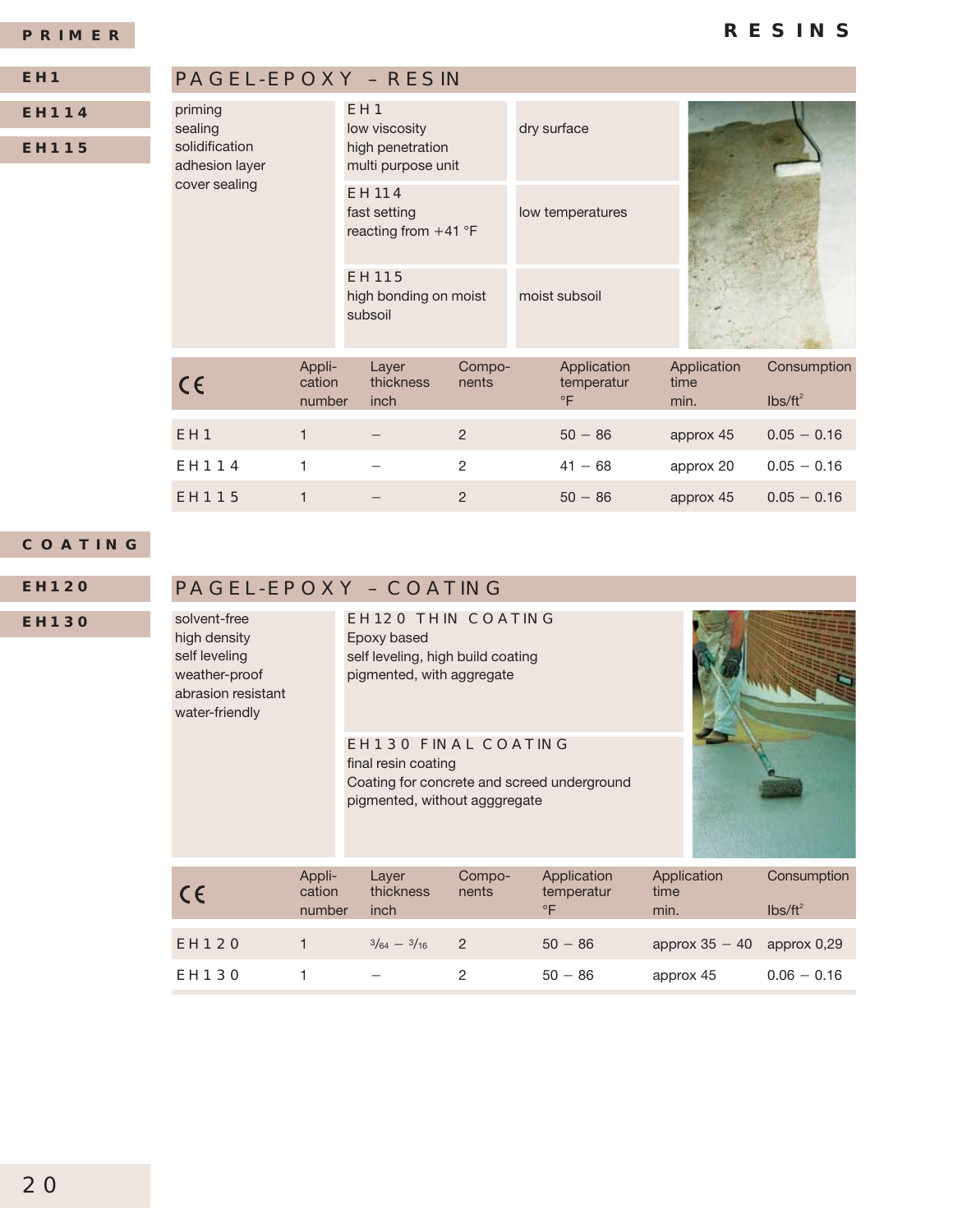### **RESINS**

### **MORTAR/GROUT**

### PAGEL-EPOXY - MORTAR/GROUT **EH2**

easy to use abrasion resistant water impermeable three-components (resin/hardener/sand)

### EH2 BOXING UP MORTAR

**Struts** Bridge bearing pigmented

EH192 MORTAR Industrial hall, storage halls, garages, repair places, transparent

EH192R **Grout** Rail plate, galvanized steel components and non-iron-metals, precisionbearings



**EH192**

**EH196R**

| CE              | Appli-<br>cation<br>number | Layer<br>thickness<br>inch | Compo-<br>nents | $\circ$ F                      | Application<br>temperatur |               | Application<br>time<br>min.       |                        | lbs/gal         | Consumption                                    |
|-----------------|----------------------------|----------------------------|-----------------|--------------------------------|---------------------------|---------------|-----------------------------------|------------------------|-----------------|------------------------------------------------|
| EH <sub>2</sub> | 1                          | $1/8 - 15/8$               | - 3             |                                | $50 - 86$                 |               | 30                                |                        | approx 2        |                                                |
| <b>EH192</b>    |                            | $\frac{1}{8} - 2$          | 3               |                                | $50 - 86$                 |               | 30                                |                        | approx 2        |                                                |
| CE              | Grain<br>size<br>inch      | Grouting<br>height<br>inch | Compo-<br>nents | Compressive<br>strength<br>psi |                           |               | <b>Bending</b><br>strength<br>psi |                        |                 | Con-<br>sumption<br>( <b>ft</b> <sup>2</sup> ) |
|                 |                            |                            |                 | 5 h                            | 1d                        | 10d           | 5h                                | 1d                     | 10 <sub>d</sub> |                                                |
| <b>EH196R</b>   | 0,02                       | $\frac{1}{4} - 2$          | $\overline{2}$  | 10.150                         |                           | 14,500 15,950 |                                   | 1,450 4,350 5,800 0.49 |                 |                                                |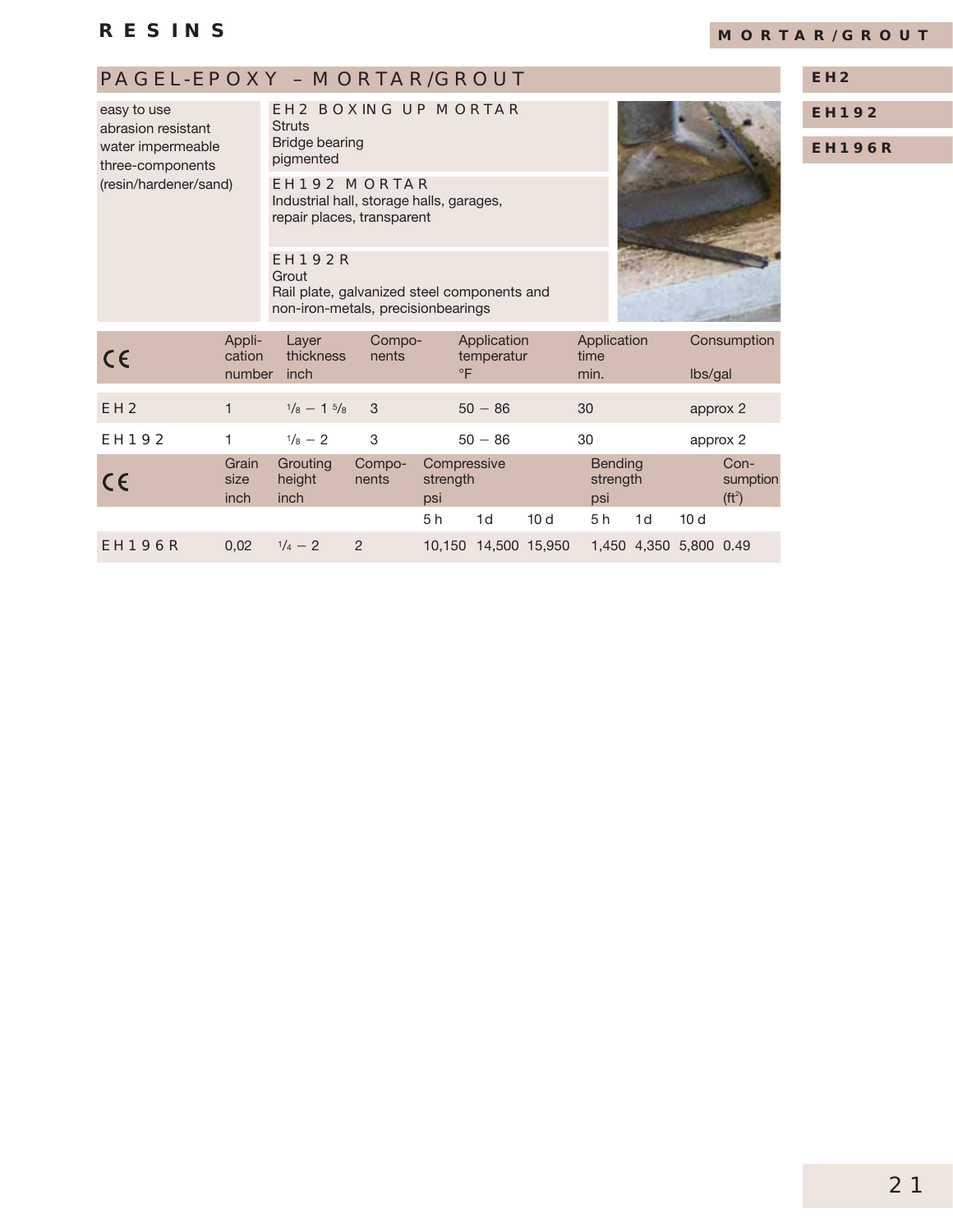#### **O1**

### PAGEL-CURING MEMBRANE

| protects surfaces against premature<br>water evaporation<br>provides for slower draining of the<br>concrete, screed and mortar,<br>forms water vapour-close film<br>prevents crack formation |                            |                            | Concrete and mortar surfaces<br>Cement of screeds<br>dams and heavy structures | Concrete blocks and finished units |                             |                           |
|----------------------------------------------------------------------------------------------------------------------------------------------------------------------------------------------|----------------------------|----------------------------|--------------------------------------------------------------------------------|------------------------------------|-----------------------------|---------------------------|
|                                                                                                                                                                                              | Appli-<br>cation<br>number | Layer<br>thickness<br>inch | Barrier-<br>coefficient<br>$\frac{0}{6}$                                       | Application<br>temperatur<br>°F    | Application<br>time<br>min. | Consumption<br>$lbs/ft^2$ |
|                                                                                                                                                                                              |                            |                            | 85                                                                             | $+41 - +86$                        |                             | $0.02 - 0.03$             |

### **QUICK-REPAIR MORTAR**

**B1**

### PAGEL-QUICK-REPAIR MORTAR

| areas of installation<br>easy to use<br>quick setting<br>load bearing<br>ready for use<br>waterproof<br>B1:5min |                       |                            |                 | Fillings of e.g. anchorages<br>Repair of water break-throughs<br>filling of holes<br><b>Sealings</b><br>Assembly<br>filler for plugholes |       |       |                                   |     |     |                           |
|-----------------------------------------------------------------------------------------------------------------|-----------------------|----------------------------|-----------------|------------------------------------------------------------------------------------------------------------------------------------------|-------|-------|-----------------------------------|-----|-----|---------------------------|
|                                                                                                                 | Grain<br>size<br>inch | Layer<br>thickness<br>inch | strength<br>psi | Compressive                                                                                                                              |       |       | <b>Bending</b><br>strength<br>psi |     |     | Consumption<br>$Ibs/ft^2$ |
|                                                                                                                 |                       |                            | 1 h             | 1 <sub>d</sub>                                                                                                                           | 7 d   | 28d   | 1 <sub>d</sub>                    | 7 d | 28d |                           |
| <b>B</b> 1                                                                                                      |                       |                            | 362.5           | 4.350                                                                                                                                    | 5,800 | 7.975 |                                   |     |     |                           |

### **CONSTRUCTION ANDTILE ADHESIVE**

**R34**

### PAGEL-CONSTRUCTION AND TILE ADHESIVE

| high bond strength and good flexibility<br>multi-purpose use<br>water- / frost resistant<br>is supplemented with the following<br>products: R34 white |                            |                            | Wall and floor areas<br>solid foam<br>Isolation- and protection covering |                                        |                             |                           |
|-------------------------------------------------------------------------------------------------------------------------------------------------------|----------------------------|----------------------------|--------------------------------------------------------------------------|----------------------------------------|-----------------------------|---------------------------|
| $\epsilon$                                                                                                                                            | Appli-<br>cation<br>number | Layer<br>thickness<br>inch | Adhesive<br>strength<br>psi                                              | Application<br>temperatur<br>$\circ$ F | Application<br>time<br>min. | Consumption<br>$Ibs/ft^2$ |
| <b>R34</b>                                                                                                                                            |                            | $0.04 - 0.12 \ge 217.5$    |                                                                          | $+41 - +86$                            | 45                          | 2                         |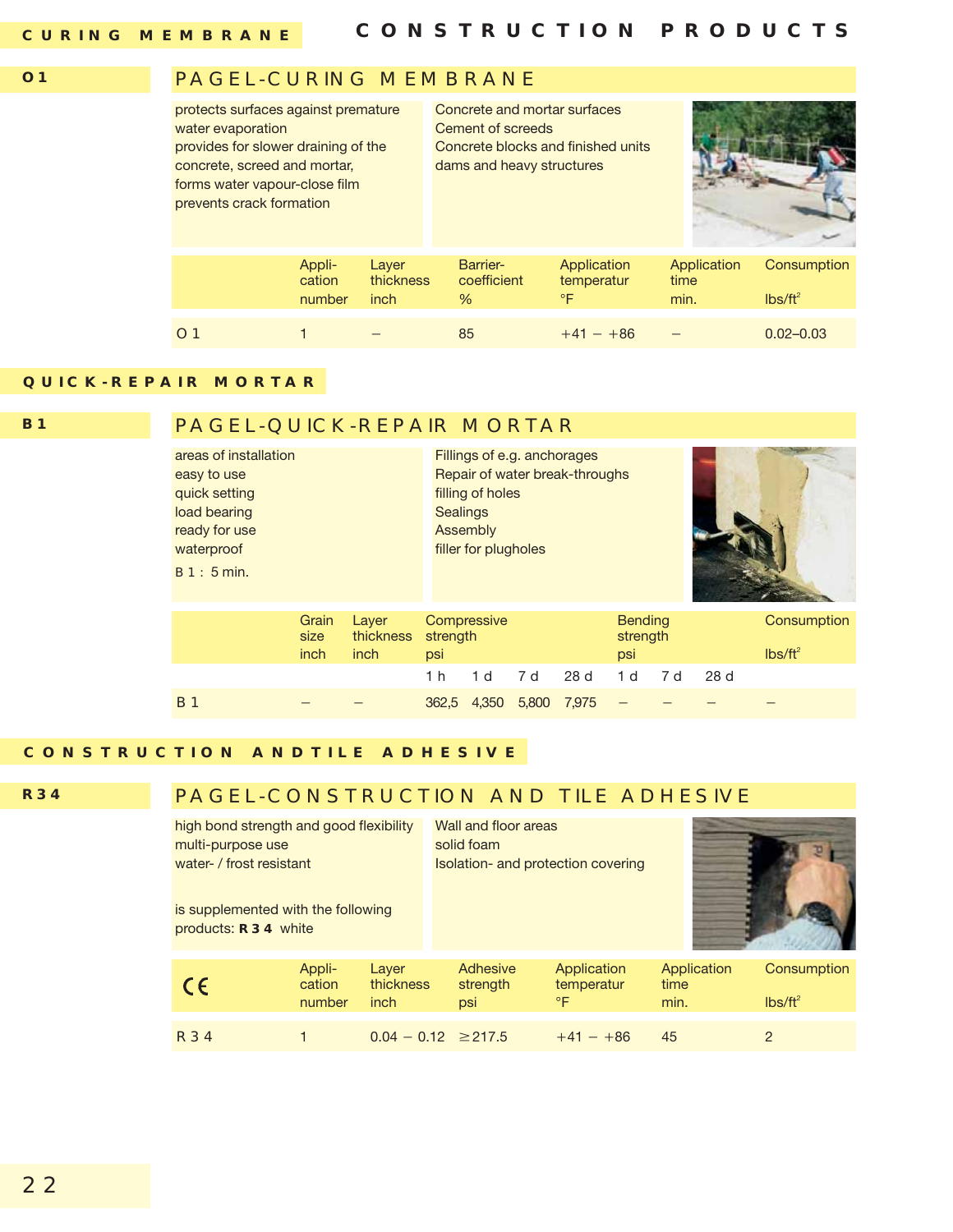### **PAGEL-PRODUCTS WITH CE-MARKING**

| <b>Products</b>   | <b>CE-Conformity</b><br><b>FN</b> | Class |
|-------------------|-----------------------------------|-------|
| <b>GROUT</b>      |                                   |       |
| V1/50             | 1504-6                            |       |
| V1/160            | 1504-6                            |       |
| V1/1O             | 1504-6                            |       |
| V <sub>2/10</sub> | 1504-6                            |       |
| V <sub>2/40</sub> | 1504-6                            |       |
| V2/80             | 1504-6                            |       |
| V2/160            | 1504-6                            |       |
| V14/10            | 1504-6                            |       |
| V14/40            | 1504-6                            |       |
| V14/80            | 1504-6                            |       |
| E1                | 1504-6                            |       |
| E <sub>1F</sub>   | 1504-6                            |       |
| VB10              | 1504-6                            |       |
| <b>VB40</b>       | 1504-6                            |       |
| <b>V1/30HF</b>    | 1504-6                            |       |
| <b>V1/60HF</b>    | 1504-6                            |       |
|                   |                                   |       |

| <b>CONCRETE REPAIRING</b> |        |                          |
|---------------------------|--------|--------------------------|
| MHO <sub>2</sub>          | 1504-7 |                          |
| <b>MH20</b>               | 1504-3 | R <sub>4</sub>           |
| MH80                      | 1504-3 | R4                       |
| MSO <sub>2</sub>          | 1504-7 | $\overline{\phantom{0}}$ |
| MSO <sub>5</sub>          | 1504-3 | R <sub>3</sub>           |
| <b>MS20</b>               | 1504-3 | R <sub>4</sub>           |
| <b>SP20</b>               | 1504-3 | R4                       |
| <b>SP40</b>               | 1504-3 | R <sub>4</sub>           |
| MЗ                        | 1504-3 | R4                       |
| <b>UO2</b>                | 1504-3 | R <sub>3</sub>           |
| UO5                       | 1504-3 | R3                       |
| <b>U10</b>                | 1504-3 | R <sub>4</sub>           |
|                           | 13813  | CT-C60-F10-A9            |
| <b>U20</b>                | 13813  | CT-C50-F7-A9             |
| <b>U40</b>                | 1504-3 | R4                       |
|                           | 13813  | CT-C60-F10-A9            |
| U80                       | 1504-3 | R4                       |
|                           | 13813  | CT-C50-F7-A9             |
| <b>U160</b>               | 1504-3 | R4                       |
|                           | 13813  | CT-C60-F7-A9             |
| R20/02                    | 1504-3 | R3                       |
| <b>R20/05</b>             | 1504-3 | R <sub>3</sub>           |
| R20/10                    | 1504-3 | R4                       |
|                           | 13813  | CT-C60-F10-A12           |
| R20/20                    | 1504-3 | R4                       |
|                           | 13813  | CT-C60-F10-A12           |
| R20/40                    | 1504-3 | R4                       |
|                           | 13813  | CT-C60-F10-A9            |
| R20/80                    | 1504-3 | R4                       |
|                           | 13813  | CT-C60-F7-A9             |
| R20/160                   | 13813  | CT-C60-F7-A9             |
| <b>TWO5</b>               | 1504-3 | R <sub>3</sub>           |
| TW1O                      | 1504-3 | R4                       |
|                           | 13813  | CT-C60-F10-A9            |
| <b>TW2O</b>               | 1504-3 | R4                       |
|                           | 13813  | CT-C50-F7-A9             |
| TW40                      | 1504-3 | R4                       |
|                           | 13813  | CT-C60-F10-A9            |
| <b>KA2O</b>               | 1504-3 | R4                       |

| <b>Products</b>     | <b>CE-Conformity</b>                                                            |                                                                                                     |  |
|---------------------|---------------------------------------------------------------------------------|-----------------------------------------------------------------------------------------------------|--|
|                     | <b>FN</b>                                                                       | Class                                                                                               |  |
| <b>CONCRETE</b>     |                                                                                 | <b>PROTECTION</b>                                                                                   |  |
| O2A                 | 1504-2                                                                          | Hydrophobation                                                                                      |  |
| O2C                 | 1504-2                                                                          | Coating                                                                                             |  |
| O <sub>2</sub> DE   | 1504-2                                                                          | Coating                                                                                             |  |
| D1                  | 1504-2                                                                          | Coating                                                                                             |  |
|                     | <b>INDUSTRIAL FLOOR</b>                                                         |                                                                                                     |  |
| P3A                 | 13813                                                                           | CT-C80-F10-A9                                                                                       |  |
| <b>FE20</b>         | 13813                                                                           | CT-C50-F7-A15                                                                                       |  |
| P4O                 | 13813                                                                           | CT-C80-F10-A9                                                                                       |  |
| <b>P80</b>          | 13813                                                                           | CT-C80-F10-A9                                                                                       |  |
|                     | <b>CONSTRUCTION PRODUCTS</b>                                                    |                                                                                                     |  |
| <b>R34</b>          | 12004                                                                           | C1 TF                                                                                               |  |
| <b>RESINS</b>       |                                                                                 |                                                                                                     |  |
| EH <sub>1</sub>     | 13813                                                                           | SR-AR1-B1,5-IR4                                                                                     |  |
| <b>EH114</b>        | 13813                                                                           | <b>SR-B1,5</b>                                                                                      |  |
| <b>EH115</b>        | 13813                                                                           | SR-AR1-B1,5-IR4                                                                                     |  |
| <b>EH120</b>        | 13813                                                                           | SR-AR1-B1,5-IR4                                                                                     |  |
| <b>EH130</b>        | 13813                                                                           | SR-AR1-B1,5-IR4                                                                                     |  |
| <b>EH136</b>        | 13813                                                                           | SR-AR1-B1,5-IR4                                                                                     |  |
| <b>EH192</b>        | 13813                                                                           | SR-AR1-B1,5-IR4                                                                                     |  |
| EH <sub>2</sub>     | 13813                                                                           | SR-AR1-B1,5-IR4                                                                                     |  |
| <b>EH196R</b>       | 13813                                                                           | SR-AR1-B1,5-IR4                                                                                     |  |
| <b>DIN EN 1504</b>  |                                                                                 | = Products and systems for protection and repair of                                                 |  |
|                     | concrete supporting structures                                                  | DIN EN 1504-3:2005 = Mortar for statically and non-statically relevant repairs                      |  |
|                     | DIN EN 1504-6:2006 = Product for the anchoring of reinforced bars               |                                                                                                     |  |
| <b>DIN EN 13813</b> | = Properties and requirements on screed<br>(cement-based and epoxy-coatings)    |                                                                                                     |  |
| <b>DIN EN 12004</b> | = Mortars and adhesives for tiles and plates:<br>definitions and specifications |                                                                                                     |  |
| <b>DIN V 18026</b>  |                                                                                 | = Surface protection / coating product for concrete<br>from products according DIN EN 1504-2:2005-1 |  |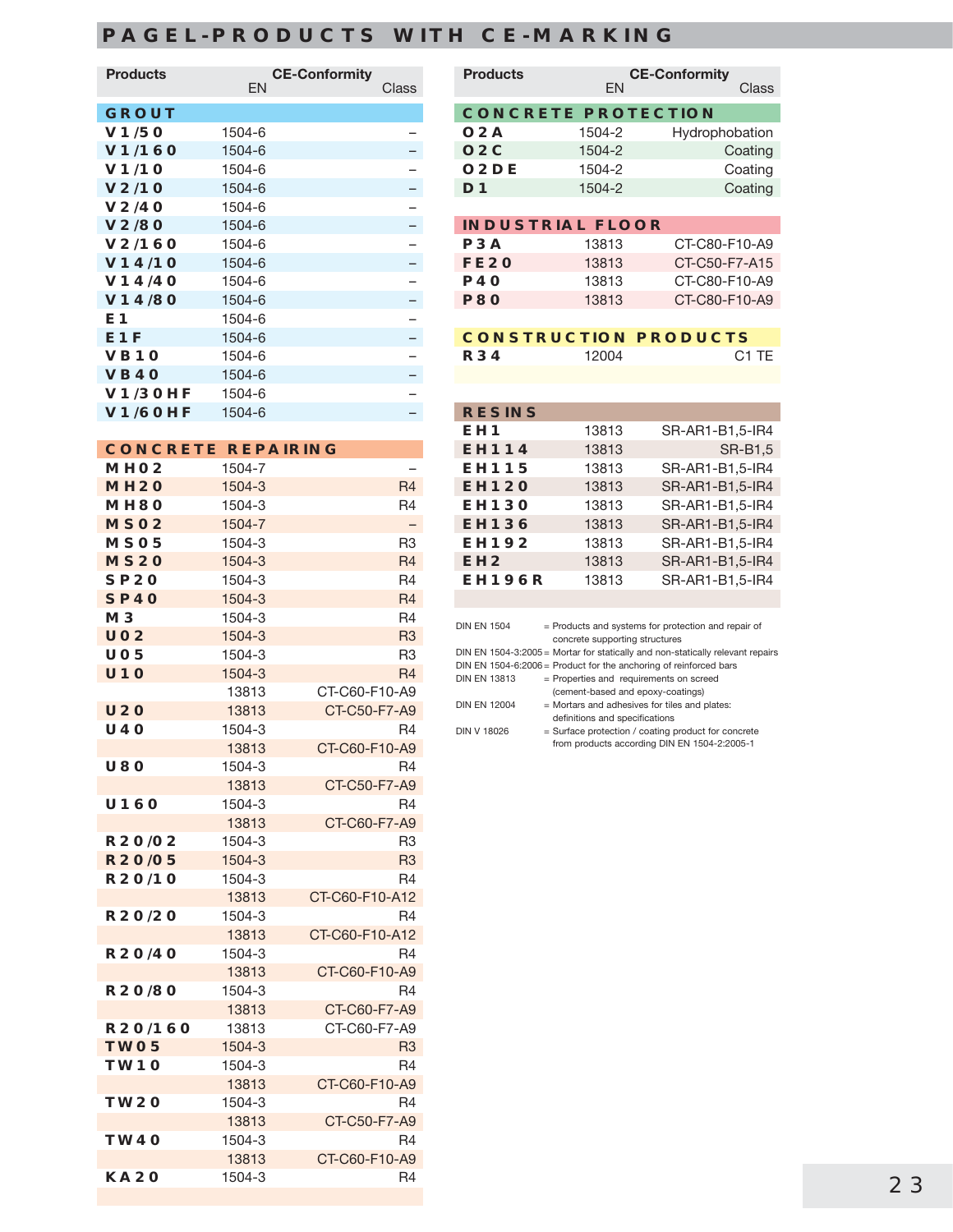**ZTV-ING PART 3, chapter 4 (SIB) / DAfStb - guideline - SIB / DIN V 18026 / EN 1504 Part 2 and 3**

#### **PCC/SPCC-MORTAR-SYSTEMS**

| Appli-<br>cation |                     | System application and product name                                                        |                                       | Test-<br>certificate no. | Agreement-<br>certifikat no.   | Expiry-<br>date |
|------------------|---------------------|--------------------------------------------------------------------------------------------|---------------------------------------|--------------------------|--------------------------------|-----------------|
| PCC <sub>1</sub> | MHO <sub>2</sub>    | <b>CORROSION PROTECTION</b><br><b>AND ADHESION LAYER</b><br>MH2O PCC-I-MORTAR              | <b>MKB</b><br><b>MHB</b><br><b>WM</b> | P-BAM 7.1/25202/8-2      | 01/2188-1-50-V2                | 31.03.16        |
|                  | MHO <sub>2</sub>    | <b>CORROSION PROTECTION</b><br><b>AND ADHESION LAYER</b><br>MH80 PCC-I-MORTAR              | <b>MKB</b><br><b>MHB</b><br><b>WM</b> | P 2141 / 01-110          | 01/2141/01-110-93-V2 17.09.15  |                 |
|                  |                     | PCC I/II MSO2 CORROSION PROTECTION<br><b>AND ADHESION LAYER</b><br><b>MS20 PCC-MORTAR</b>  | <b>MKB</b><br><b>MHB</b><br><b>WM</b> | P-BAM VII. 1/25203/6-2   | $00/2188 - 45 - V2$            | 09.09.18        |
|                  | MSO <sub>5</sub>    | <b>PCC-SCREEDING COMPOUND</b>                                                              | <b>FS</b>                             |                          |                                |                 |
|                  | M3                  | <b>MSO2 CORROSION PROTECTION</b><br><b>AND ADHESION LAYER</b><br><b>CONSTRUKTIONMORTAR</b> | <b>MKB</b><br><b>MHB</b><br><b>WM</b> | P 2334 / 02-159          | 03/2334/02159-145-V1 18.12.17  |                 |
| <b>SPCC</b>      |                     | <b>WET- and DRY-spraying</b>                                                               |                                       |                          |                                |                 |
|                  |                     | <b>MSO2 CORROSION PROTECTION</b><br><b>AND ADHESION LAYER</b>                              | <b>MKB</b><br><b>MHB</b>              | P 2255/00-91             | 00/2255/00-91-67-V2            | 03.09.15        |
|                  |                     | <b>SP20 SPCC-MORTAR</b>                                                                    | <b>WM</b>                             |                          |                                |                 |
|                  | <b>DRY-spraying</b> |                                                                                            |                                       |                          |                                |                 |
|                  |                     | <b>MSO2 CORROSION PROTECTION</b><br><b>AND ADHESION LAYER</b>                              | <b>MKB</b><br><b>MHB</b>              | P 2551/01-130            | 01/2551/01-130-122-V2 09.12.16 |                 |
|                  | SP40                | <b>SPCC-MORTAR</b>                                                                         | <b>WM</b>                             |                          |                                |                 |

### **CONCRETE PROTECTION-SYSTEM**

| Appli-<br>cation- |                   | System application and product name |           | specifications for<br>completion according<br>$\frac{1}{2}$<br><b>DIN V 18026</b> | <b>EG-Declaration of Conformity</b><br>CE |
|-------------------|-------------------|-------------------------------------|-----------|-----------------------------------------------------------------------------------|-------------------------------------------|
| $OS-1$            | O2A               | <b>HYDROPHOBATION</b>               | H         | fulfilled                                                                         | fulfilled                                 |
| <b>OS-2</b>       | O2A               | <b>HYDROPHOBATION</b>               | H         | fulfilled                                                                         | fulfilled                                 |
|                   | O2C               | <b>PROTECTION PAINT</b>             | <b>OS</b> | fulfilled                                                                         | fulfilled                                 |
| $OS-4$            | MSO <sub>5</sub>  | <b>PCC-SCREEDING COMPOUND</b>       | <b>FS</b> | fulfilled                                                                         | fulfilled                                 |
|                   | O2C               | <b>PROTECTION PAINT</b>             | <b>OS</b> | fulfilled                                                                         | fulfilled                                 |
| $OS-4$            | <b>MSO5</b>       | <b>PCC-SCREEDING COMPOUND</b>       | <b>FS</b> | fulfilled                                                                         | fulfilled                                 |
|                   | O <sub>2</sub> DE | <b>PROTECTION COATING</b>           | <b>OS</b> | fulfilled                                                                         | fulfilled                                 |
| $OS-5b$           | D <sub>1</sub>    | <b>PAGELASTIC</b>                   | <b>OS</b> | fulfilled                                                                         | fulfilled                                 |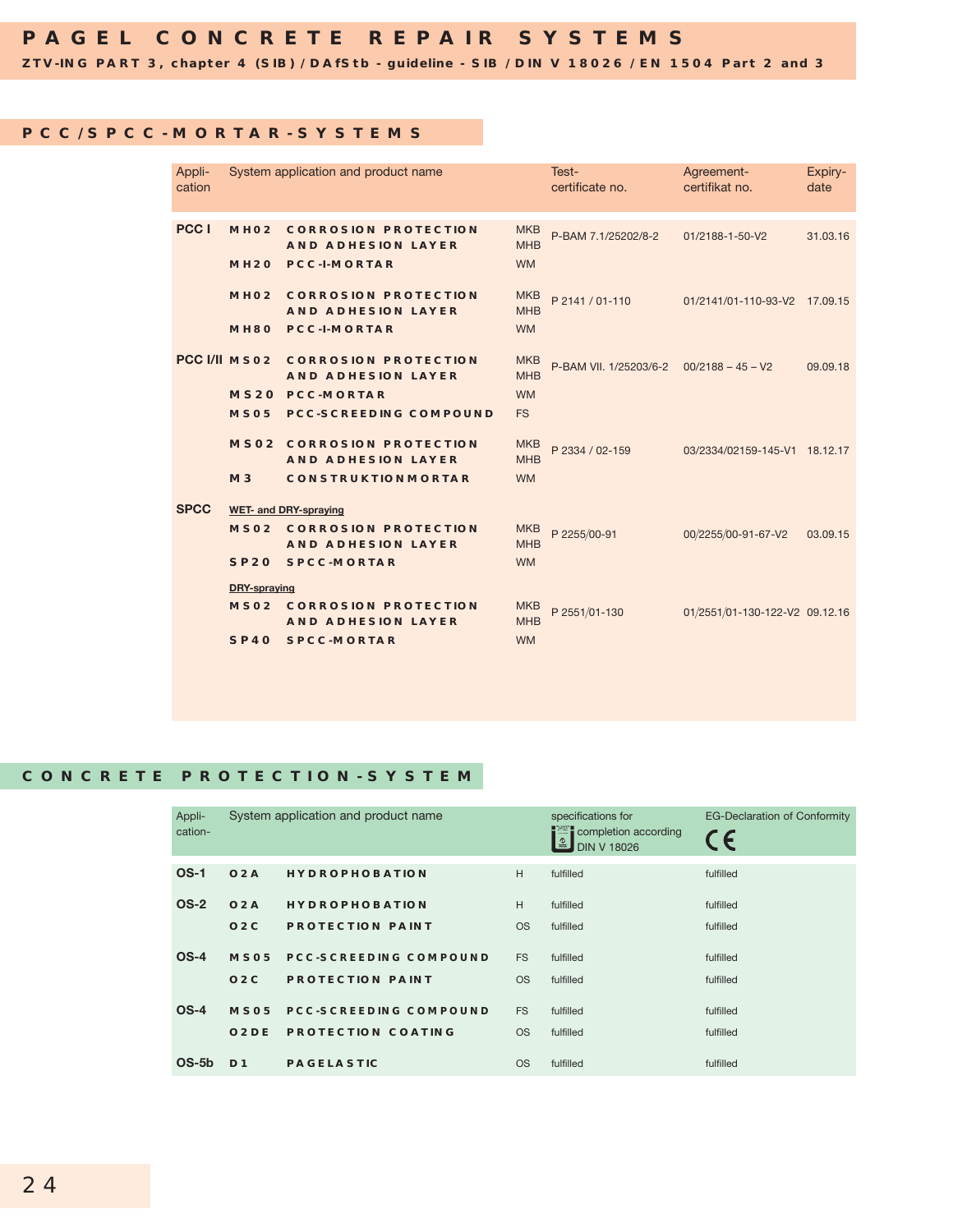

cations, data sheets and more.

For general questions or support regarding concrete your projects, please do not hesitate to contact us.

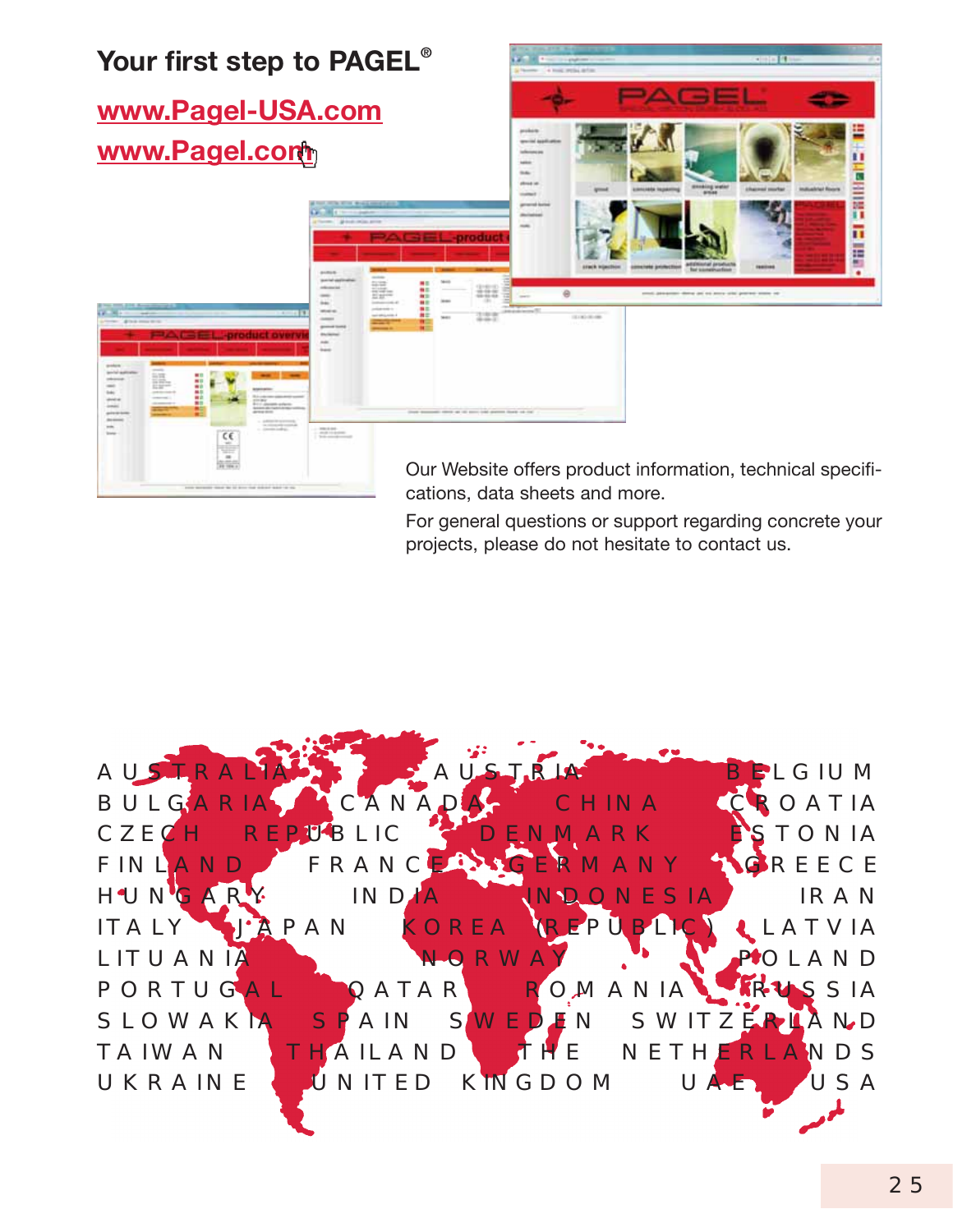### **PAGEL REPRESENTATIVES WORLDWIDE**



Danterr PTY LTD 3 Sedgemoor Court Warrnambool Victoria

**AUSTRALIA 3280** Fon.: +61 1800 262 383 +61 (3) 5561 5499 eMail: sales@danterr.com Internet: www.pagel.com.au

#### **BULGARIA**

BORIS BORISSOV – TERRA Stara Planina 9 **BG-5890 VALCHITRAN** okr. Plevenski<br>Fon.: +420 +420 608 219280 eMail: terra3d@abv.bg<br>eMail: terra2@seznam. terra2@seznam.cz Internet: www.terrabulgarien.com



MB Projekt ApS Mølledamsvej 12 **DK-3460 BIRKERØD** Fon.: +45 45820318<br>Fax: +45 45820518 +45 45820518 eMail: info@mbprojekt.dk Internet: www.mbprojekt.dk



PAGEL SAS Espace Cristal 22, rue Gustave Eiffel, BP10058 **F-78306 POISSY CEDEX** Fon.: +33 1 39223900 Fax: +33 1 39224039 Mobil: +33 6 12821911 eMail: info@pagel.fr Internet: www.pagel.fr



Pidilite Industries Limited Ramakrishna Mandir Road, Kondivita, Andheri- East **IND-Mumbai 400059** Fon.: +91 22 2835 7000 Fax: +91 22 2835 7008 Mobil: +91 845 1802485 eMail: sujit.chandra@pidilite.com Internet: www.pidilite.com

#### **ISRAEL**

SEALTEC CONSTRUCTION CO. LTD 1 Bareket St. **IL-37807 BEIT  HANANYA** Fon.: +04 6100333<br>Fax: +04 6101510 +04 6101510 Mobil: +050 5210364<br>
eMail: sealtec@netvis sealtec@netvision.net.il Internet: www.sealtec.co.il



#### **COREA** (REPUBLIC)

IZIN CORPORATION CO. #302 Hee mang BLDG, 1207-5, GAEPO-DONG, KANGNAM-GU, **ROK-SEOUL** Fon.: +82 2 5734893 Fax: +82 2 5734894

| Mobil: | +82 10 53893364    |
|--------|--------------------|
| eMail: | izin0325@naver.com |

#### **AUSTRIA**

Penta Bautechnik GmbH Jaidhof 30 **A-3542 JAIDHOF** Fon.: +43 2716 93044-11 Fax: +43 2716 93044-21 eMail: vertrieb@penta-bau.at Internet: www.penta-bau.at



Beijing OuHuaLian Science & Technology Ltd (BOST) Room 1308, 2# Building, LongQi Plaza, Huangping Road Changping District, **102200 BEIJING P.R. CHINA**

Fon.: +86 10 82920623/24<br>Fax: +86 10 82927921 Fax: +86 10 82927921<br>
eMail: pagel china@ouble pagel\_china@ouhualian.com Internet: www.pagel.com.cn



Baby Holding OY Peeter Erg Ülase 8-10 **EST-75501 SAKU HARJUMAA**<br>Fon: +372 53 583696 Fon.: +372 53 583696<br>eMail: info@betoniplast. info@betoniplast.eu Internet: www.betoniplast.eu

#### **GERMANY**

PAGEL SPEZIAL-BETON GmbH & Co. KG Wolfsbankring 9 **D-45355 ESSEN**<br>Fon.: +49 201 Fon.: +49 201 68504-0<br>Fax: +49 201 68504-3 Fax: +49 201 68504-31<br>
eMail: info@pagel.com info@pagel.com Internet: www.pagel.com

**B** IRAN PAGEL IRAN ARSHIA ORANG CO. No.20, 5th St., North Falamak Ave. Shahrak Gharb **IR-ZIP 1467885484–TEHRAN** Fon.: +98 21 88370130 Fax: +98 21 88075715<br>eMail: info@arshiaorana. info@arshiaorang.com Internet: www.arshiaorang.com

### **ITALIA**

PAGEL ITALIA Gaetano Lombardo Via G. Murari Bra' 49/c **IT-37136 VERONA** Fon.: +39 3450 117540 eMail: info@pagel.it Internet: www.pagel.it



SIA "OK BUVMATERIALI" Piedrujas iela 3d **LV-1073 RIGA**<br>Fon.: +371 Fon.: +371 673 65636<br>Fax: +371 673 65626 +371 673 65626 eMail: okbuv@okbuv.lv Internet: www.okbuv.lv

#### **BELGIUM**

REWAH N.V Nijverheidsweg 24 **B-2240 ZANDHOVEN** Fon.: +32 3 4751414<br>Fax: +32 3 4751094  $+3234751094$ eMail: info@rewah.com Internet: www.rewah.com



PSB SPECIJALNI BETON d.o.o. Adamićeva 3 **10020 ZAGREB** Mobil: +385 91 3023902<br>Tel: +385 1 5590411 Tel: +385 1 5590411<br>Fax: +385 1 5606180 +385 1 5606180 eMail: pagel.info@gmail.com



ALIMEX OY Huvilakatu 12 **FIN-04400 JÄRVENPÄÄ** Fon.: +358 9 2922350 +358 9 2916006 Mobil: +358 40 5000987 eMail: myynti@alimex.fi



EXTRACEM Kft. Damjanich u. 26 **H-2832 HÉREG** Fon.: +36 34 372671 Fax: +36 34 372671



Contech Accessories Limited Lough Feilim Industrial Estate Carlow Road **IRL-TULLOW, COUNTY CARLOW**<br>Fon.: +353 59 9151350 Fon.: +353 59 9151350 Fax: +353 59 9152793 sales@contech-accessories.ie Internet: www.contech-accessories.ie



PAGEL NIPPON CO. LTD. Matsushut Bldg. 3 F 2-12-13 Shinkawa, Chuo-Ku **J-100 TOKYO**<br>Fon.: +81 3 Fon.: +81 3 35535264 Fax: +81 3 35535984<br>eMail: pagel-ninnon@m pagel-nippon@mwe.biglobe.ne.jp Internet: www.b-info.jp/pagel-nippon/

#### **LITHUANIA**

UAB MOSAS Birželio 23-iosios g. 5 **LT-03206 VILNIUS** Fon.: +370 5 2610179<br>Fax: +370 5 2608355 +370 5 2608355 eMail: vytautas@mosas.lt Internet: www.mosas.lt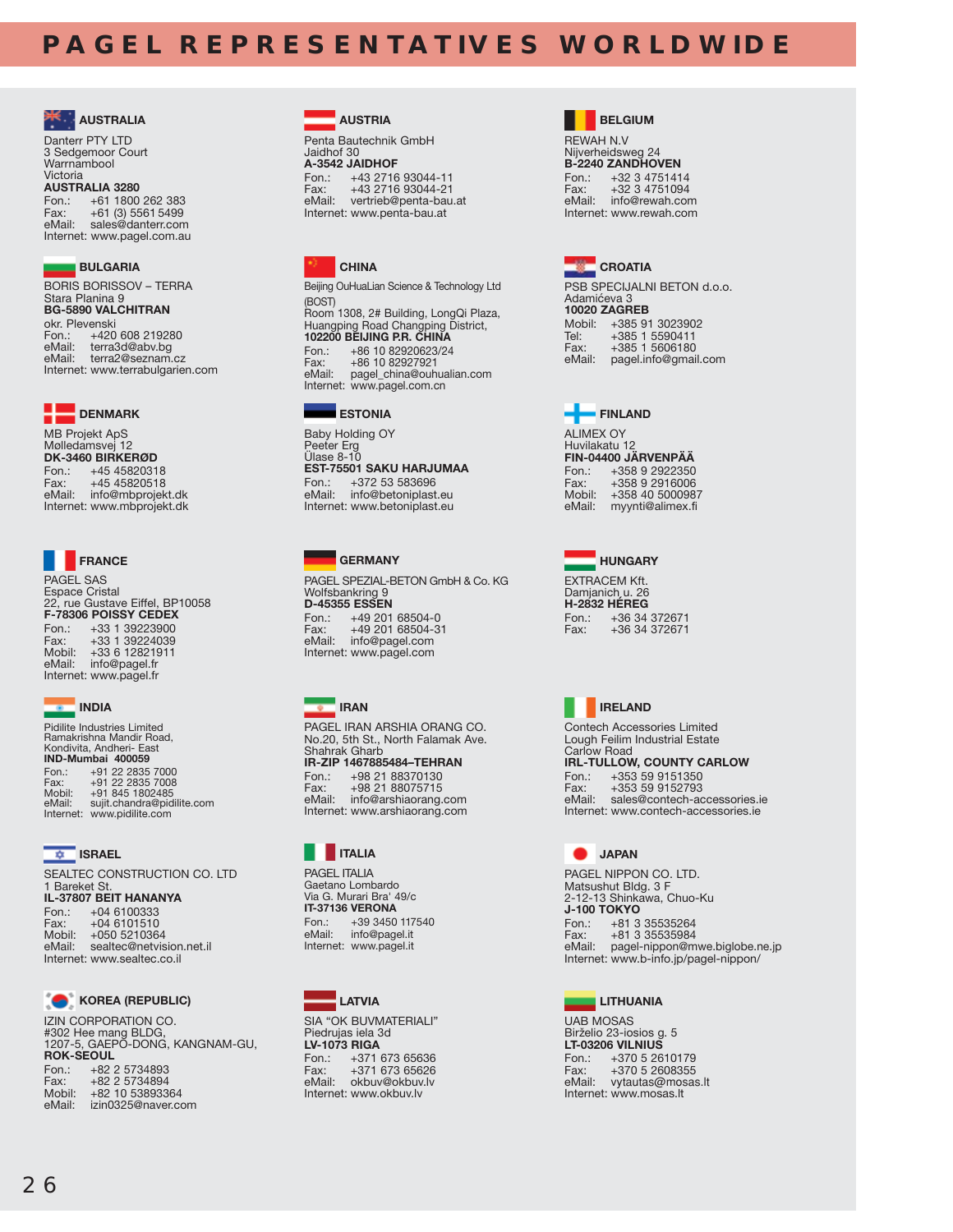## **PAGEL REPRESENTATIVES WORLDWIDE**





CIKO Middle East "C" Ring Road **Q-DOHA** Fon.: +974 44114787<br>Fax: +974 44114792 Fax: +974 44114792 eMail: enquires@cikome.com Internet: www.cikome.com



ZAO"ASOKA" Frunsenskaja nab. 30, bld. 28 **RUS-119146 MOSKAU** Fon.: +7 495 7816070<br>Fax: +7 495 7816070 +7 495 7816070 eMail: pagel@asoka.ru Internet: www.asoka.ru



YA YA MATERIALES, S.L.U. Camino de La Era, 16 **E-38750 EL PASO**<br>Fon: +34,922 Fon.: +34 922 485450<br>Fax: +34 922 486206 Fax: +34 922 486206 eMail: info@yaya.es Internet: www.yaya.es



Rolloplan AG/SA Feldmattstrasse 23 Postfach 323 **CH-6032 EMMEN** Fon.: +41 41 2602074<br>Fax: +41 41 2602075 Fax: +41 41 2602075 Mobil: +41 79 3532074



PAGEL POLSKA ul. Lipowa 7, Komorniki<br>**PL-55-300 ŠRODA SLĄSKA w. dolno∂låskie** Fon.: +48 71 3172806<br>Fax: +48 71 3176136 +48 71 3176136 Mobil: +48 601 701877 eMail: info@pagel.pl Internet: www.pagel.pl

 **POLAND**



HIC & SERVICES S.R.O. Teplárenská 611/1 **CZ-10800 PRAHA 10** Fon.: +420 2 72702112<br>Fax: +420 2 72702123 Fax: +420 2 72702123 eMail: hic@hic.cz Internet: www.hic.cz



ALLMEDIA s.r.o. Pod gaštanmi 4 **SK-821 07 BRATISLAVA** Fon.: +421 2 62310920<br>Fax: +421 2 62413041 Fax: +421 2 62413041 eMail: allmedia@allmedia.sk Internet: www.allmedia.sk



CONCRETE CHEMICAL PRODUCTS Ralf Karpinski - General Manager 73, Pepiliyana Road **LK-NUGEGODA** Fon.: 0094 114303218 0094 112812916<br>Cell: 0094 777714411 Cell: 0094 777714411<br>Fax: 0094 114304890 0094 114304890 eMail: concreteralf@eureka.lk



TAIWAN POLIMAX CO., LTD. 11F, No. 257 Wen Tsz Rd., Tzuo Ying District, **ROC-KAOHSIUNG CITY, TAIWAN** Fon.: +886 734 38910<br>Fax: +886 734 30476 Fax: +886 734 30476 Mobil: +886 933 324207 eMail: bat1001@ms32.hinet.net



PES (UK) LIMITED<br>Unit 1, Watling Close<br>Sketchley Meadows Business Park<br>**GB-HINCKLEY, LEICESTERSHIRE, LE10 3EZ** Fon.: +44 1455 251251 +44 1455 251252 eMail: sales@pesukltd.com Internet: www.pesukltd.com

**<b>B** PORTUGAL

BIU INTERNACIONAL Consultoria e Comércio, Lda. Rua Gil Vicente, N° 4 **P-2615 ALVERCA**<br>Fon.: +351 21 9 Fon.: +351 21 9578888 +351 21 9578890 eMail: info@biu.pt Internet: www.biu.pt



PAGEL ROMANIA S.R.L. Str. G-ral. Candiano Popescu Nr. 63A Ap.1 Sector 4 **RO-040581 BUCUREŞTI**<br>Fon.: +40 21 3206859 Fon.: +40 21 3206859<br>Fax: +40 21 3224254 +40 21 3224254 eMail: office@pagel.ro Internet: www.pagel.ro



Megapascal Contracting Technologies 123 New Road, Grand Central **ZA-1685 MIDRAND** Fon.: +27 11 8050683<br>Fax: +27 11 8052020  $+27$  11 8052020 Mobil: +27 829069701 eMail: megapascalc@mweb.co.za



PAGEL SPECIALBRUK Postadress EURO SPECIALBRUK Fredsgatan 18 **S-43243 VARBERG** Fon.: +46 340 675258<br>Fax: +46 340 675257 Fax: +46 340 675257 Mobil: +46 705 738743 eMail: johansson@pagel.se Internet: www.pagel.se

### **THE NETHERLANDS**

VERWAARD HANDELSONDERNEMING B.V. Postbus 478 **NL-2740 AL Waddinxveen**<br>Fon.: +31 88 5401100 Fon.: +31 88 5401100<br>Fax: +31 88 5401199 Fax: +31 88 5401199 Mobil: +31 6 20091680 eMail: info@verwaard-bv.nl Internet: www.verwaard-bv.nl

 **USA**

PAGEL-USA LLC 4290 Shoreline Drive **USA-SPRING PARK, MINNESOTA 55384** Fon.: +1 952 9426105<br>Fax: +1 952 9426108 +1 952 9426108

eMail: sales@pagel-usa.com Internet: www.pagel-usa.com